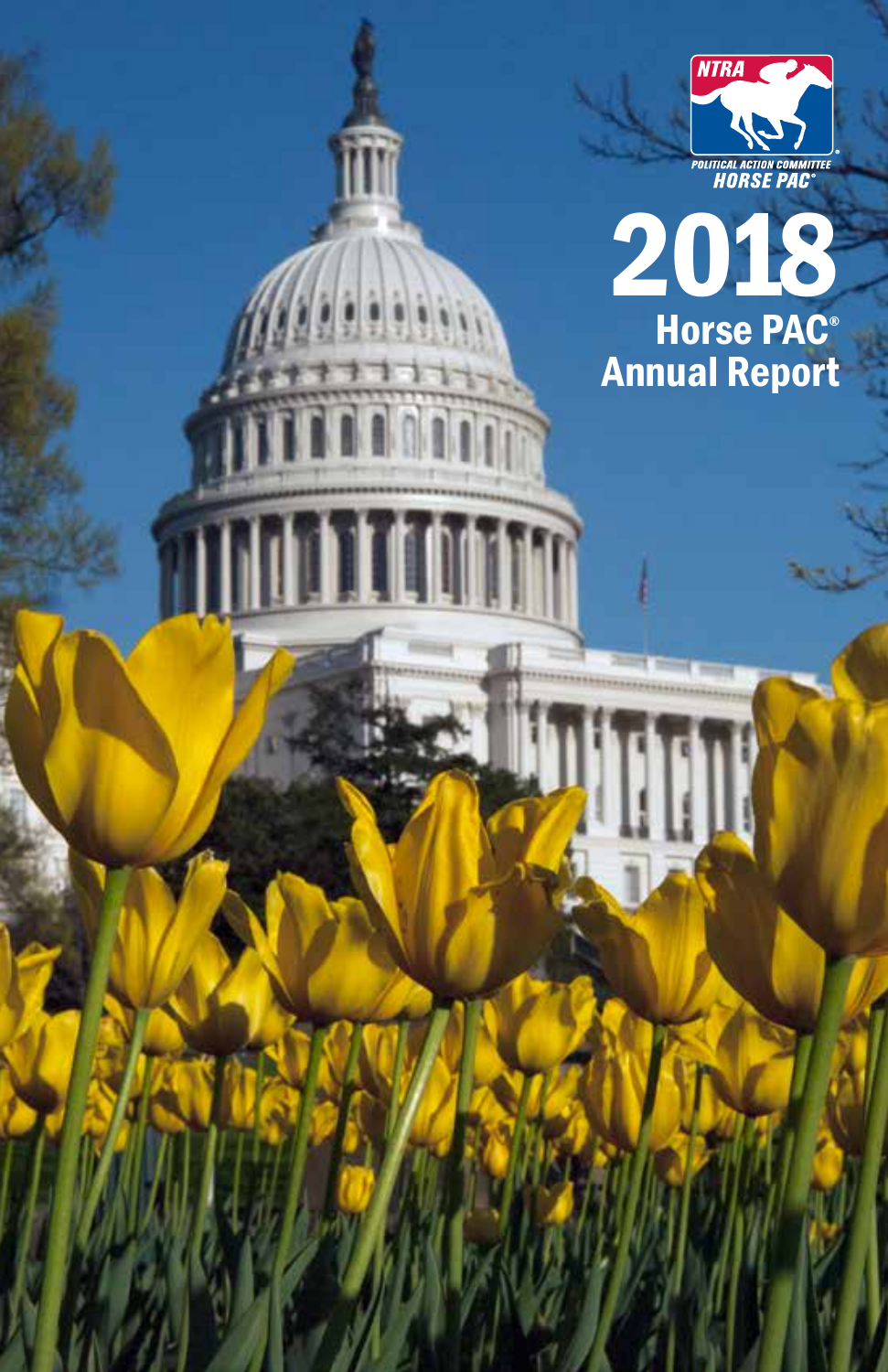## TABLE OF CONTENTS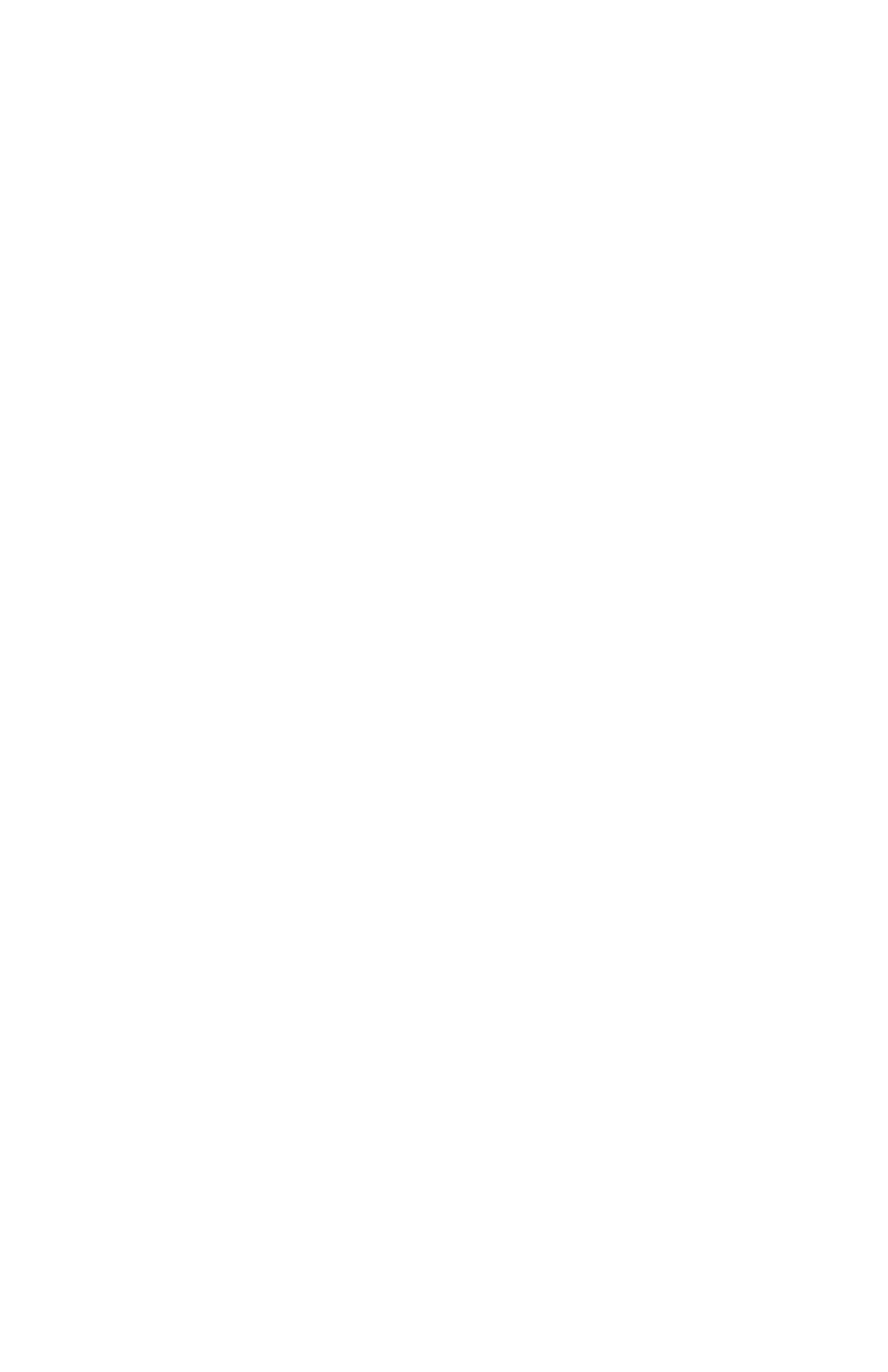## FOREWORD

This annual report summarizes the 2018 activities of Horse PAC® , the Federal Political Action Committee (PAC) of the National Thoroughbred Racing Association (NTRA). The Committee was activated in 2002 to promote and facilitate the accumulation of voluntary contributions from members of the NTRA and its subsidiaries and affiliates, for the support of political parties and candidates for elective office in the United States. As a multi-issue PAC, the Committee gives bipartisan support to federal political candidates who:

- Serve on Congressional committees that oversee livestock and agricultural issues, Internet gaming, taxation, immigration and the Interstate Horseracing Act
- Are established leaders
- Understand horse racing's issues
- Have racetracks, OTBs, ADW facilities, breeding farms, training centers and other equine venues in their districts
- Are members of the Congressional Horse Caucus
- Are emerging leaders meriting "early support"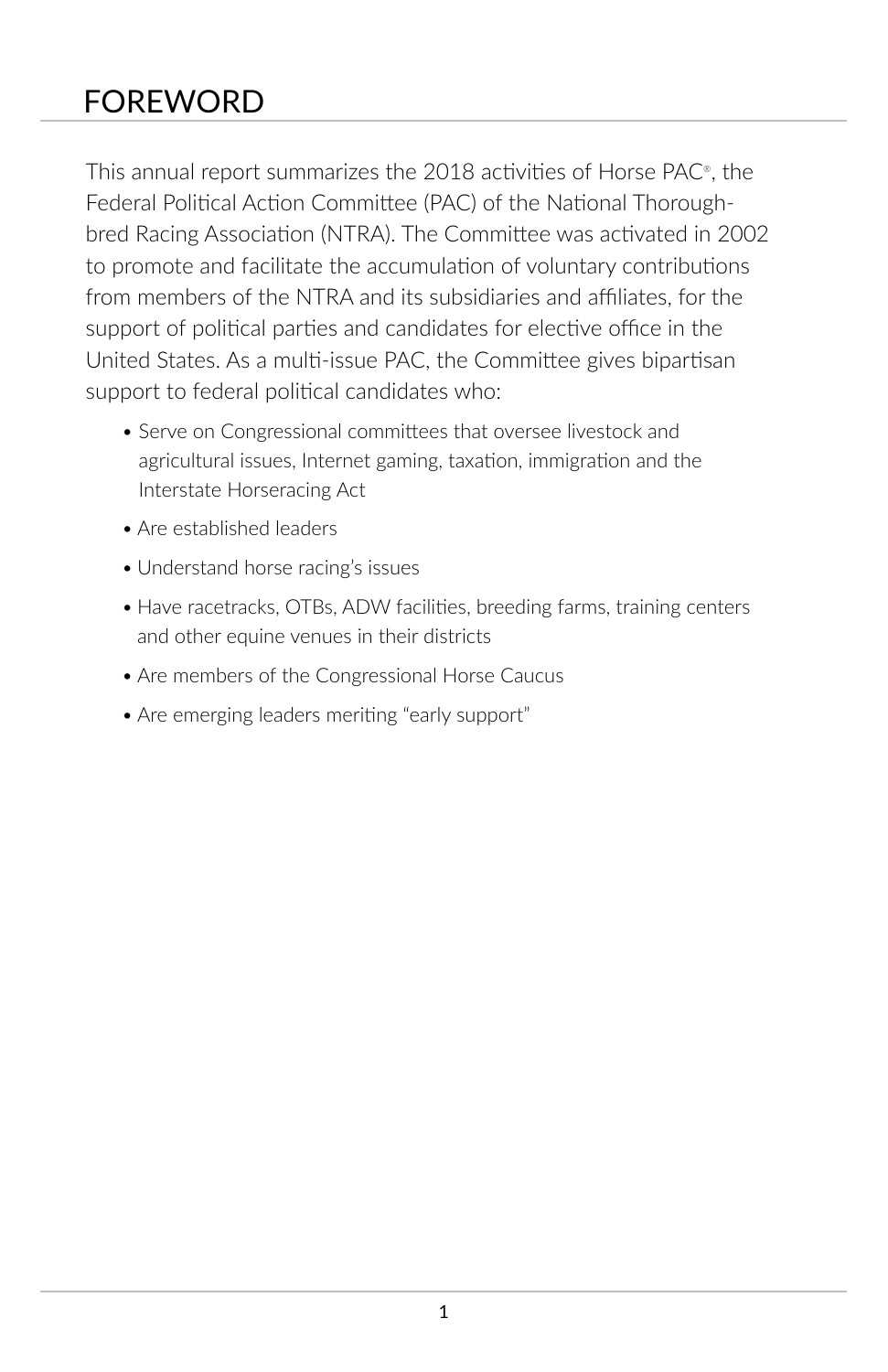## MESSAGE FROM THE HORSE PAC® PRESIDENT

#### April 7, 2019

The NTRA has enjoyed a number of successes in Washington in recent years including the modernization of tax withholding and reporting that has put tens of millions of dollars back in the hands of horseplayers and federal tax reform that has stimulated new investment in Thoroughbred bloodstock. Horse PAC® remains an important instrument in our NTRA legislative toolbox as we work with elected officials to further the equine economy. For an in-depth look at the year in Congress, please see the summary that begins on page 21.

Total contributions to Horse PAC® in 2018 reached \$156,075, below last year's \$211,845. Last fall, we experienced yet another contentious Mid-Term election year making it more important than ever that the industry have the critical support of Horse PAC<sup>®</sup>. A list of donors appears on page 7.

With disbursements totaling almost \$400,000 in the 2017/2018 election cycle, Horse PAC® supported 48 individual members of the House and Senate and dozens more through Congressional Leadership PACs. Of the 48 candidates supported by Horse PAC<sup>®</sup>, 44 candidates won their races on Election Day. Horse PAC<sup>®</sup> supported candidates drawn from 18 states, including 42 members of the U.S. House of Representatives (22 Democrats and 20 Republicans) and six Senators (5 Democrats and 1 Republican). Overall, 91.6 percent of Horse PAC<sup>®</sup>-supported candidates won their re-election bids. A list of candidates and Leadership PACs supported in the 2017/2018 election cycle appears on page 11.

In fact, since 2002, Horse PAC<sup>®</sup> has supported more than 200 candidates and disbursed over \$4 million. To our 2018 PAC donors and the Horse PAC® Board Directors, once again, we thank you. Your support will help ensure that our industry maintains a strong presence in Washington, D.C., and continues to build lasting relationships with our Congressional allies.

Finally, we say thank you to Peggy Hendershot who served as President of Horse PAC® for the last eight years. Peggy retired at the end of 2018. We are profoundly grateful for her support and leadership. We also say farewell to the late Joseph V. Shields, Jr., a longtime member of the Horse PAC® board of directors. He will be greatly missed by all of his fellow directors and the industry as a whole.

Sincerely,

Alexander M. Waldrop, Horse PAC® President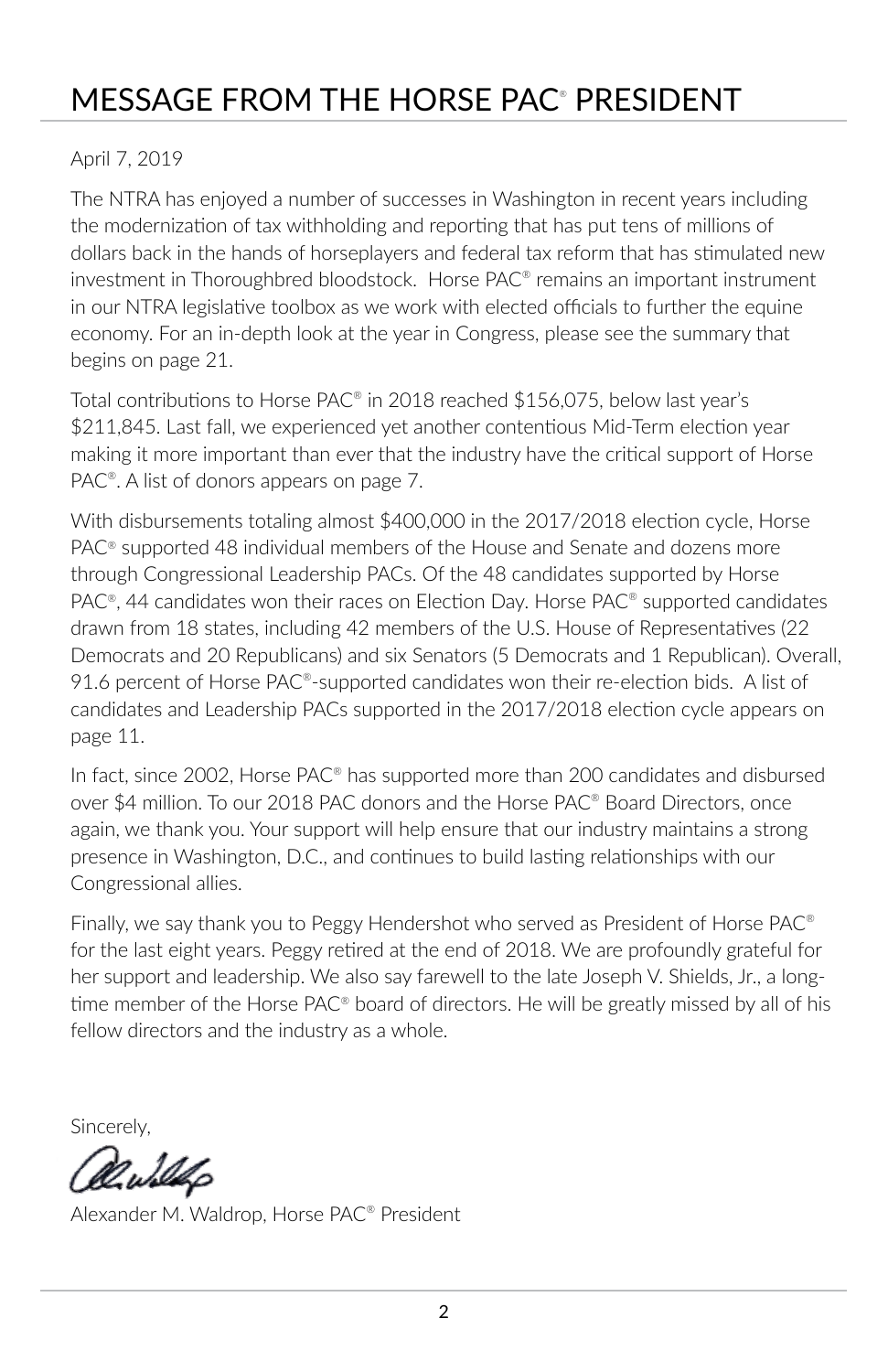## 2018 HORSE PAC® BOARD OF DIRECTORS

The Horse PAC® Board of Directors is composed of NTRA members representing diverse industry stakeholder groups and geography. Board members are appointed by the Horse PAC<sup>®</sup> President; the PAC's by-laws allow up to 25 members on the Board of Directors. Board members serve one-year, renewable terms.

Under the leadership of Chairman William S. Farish, Jr., the Board raises funds for Horse PAC<sup>®</sup> from NTRA members. The Board also approves PAC disbursements. The PAC President and NTRA staff provide support and direction for annual fundraising programs and develop a disbursements plan in consultation with the NTRA's legislative team. The 2018 Board of Directors consisted of:



#### **William S. Farish, Jr.,** *Chairman*

George B. Bolton Keith Chamblin Terrence P. Finley John C. Harris Wilhelmina McEwan Justin Nicholson Anne W. Poulson Joseph V. Shields Jr.\* Alexander M. Waldrop

Margaret E. Hendershot\*\* *President*

Amber Florence *Treasurer*

*\* Deceased in 2018*

*\*\* Retired from the board at the end of 2018*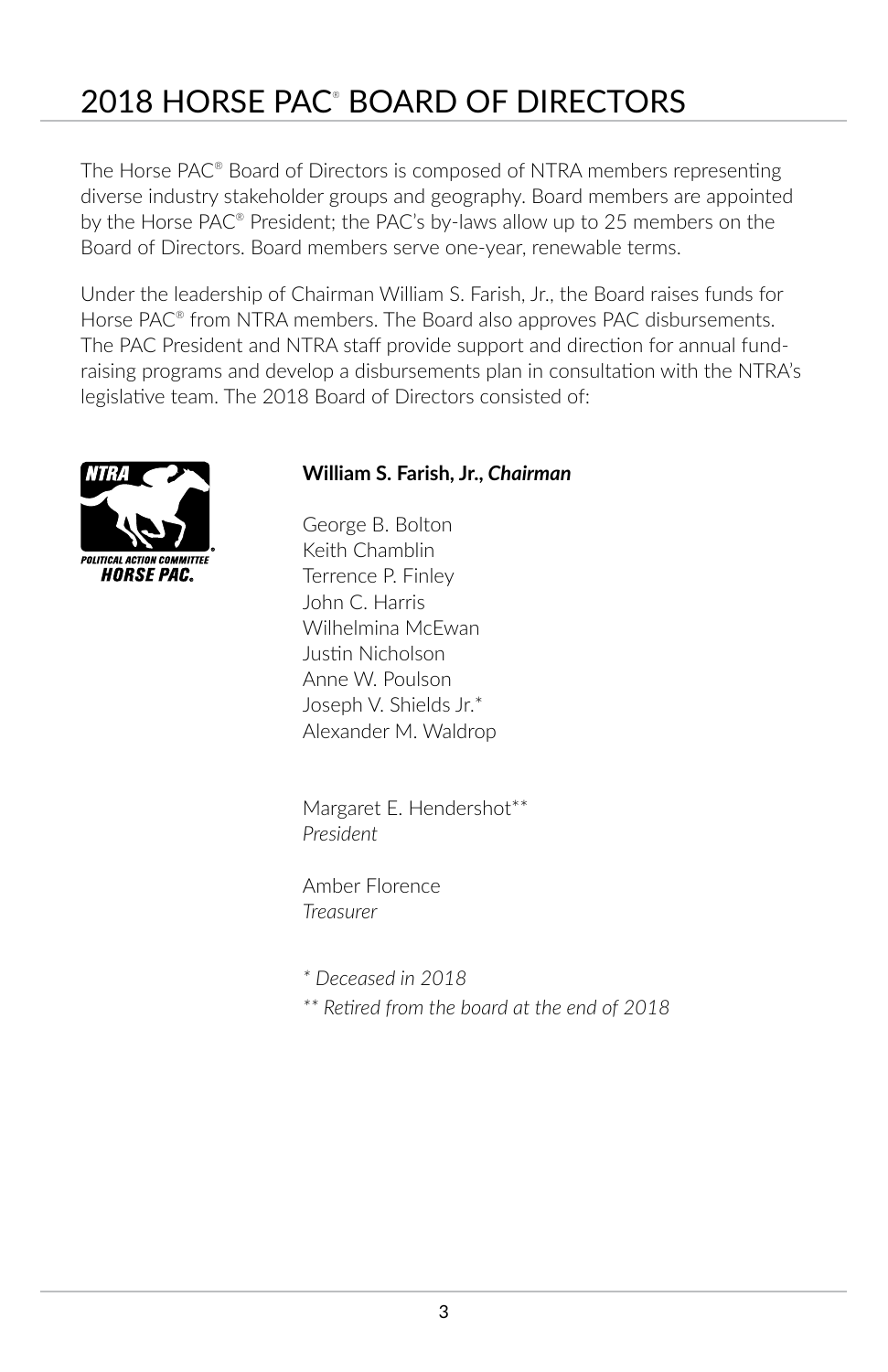# THE NTRA LEGISLATIVE TEAM

Under the direction of the NTRA President and CEO, Alexander M. Waldrop, the NTRA's legislative team advocates on behalf of the Thoroughbred racing industry in a number of areas, including—but not limited to—Sports betting and Internet gaming, taxes and trade, immigration, the Interstate Horseracing Act, the Farm Bill, anti-terrorism measures affecting consumers and major racing events, and equine health and welfare.



#### **ALEX WALDROP**

Mr. Waldrop is the President and CEO of the NTRA, where he leads the Thoroughbred industry's national office responsible for matters pertaining to federal legislative advocacy, racing safety and integrity, marketing and promotion of the sport, group purchasing and management of issues of national significance to Thoroughbred racing. Mr. Waldrop is

Chair of the Racing Medication and Testing Consortium Board of Directors, a Trustee of the American Horse Council, and Chair of the American Horse Council Racing Advisory Committee. Mr. Waldrop spent 13 years with Churchill Downs Incorporated, as President and General Manager of Churchill Downs Racetrack from 1999 to 2002, as General Counsel from 1992 to 1998, and as senior vice president, Public Affairs from 2003 to 2004. He is also a former partner in the Louisville office of Wyatt Tarrant & Combs where he was the Founding Chair of the firm's Equine, Gaming & Entertainment Practice Group.

The NTRA's lobbyists, all based with the Alpine Group in Washington, D.C., include:



#### **GREG MEANS**

Mr. Means brings over two decades of experience on Capitol Hill and as a lobbyist in Washington, D.C. As a founder of the Alpine Group, Mr. Means has assisted a variety of clients in numerous areas including energy and environment, Internet gaming, transportation, tax and trade and other issues. Mr. Means assists clients in designing and executing grass-

roots lobbying plans and in the development and execution of clients' political action committees. On Capitol Hill, Mr. Means served in several staff capacities for Representative Dennis E. Eckart (D-OH), a member of the powerful House of Representatives Energy and Commerce Committee, including four years as his Chief of Staff. Mr. Means also served as the Staff Director for a congressional subcommittee chaired by Congressman Eckart.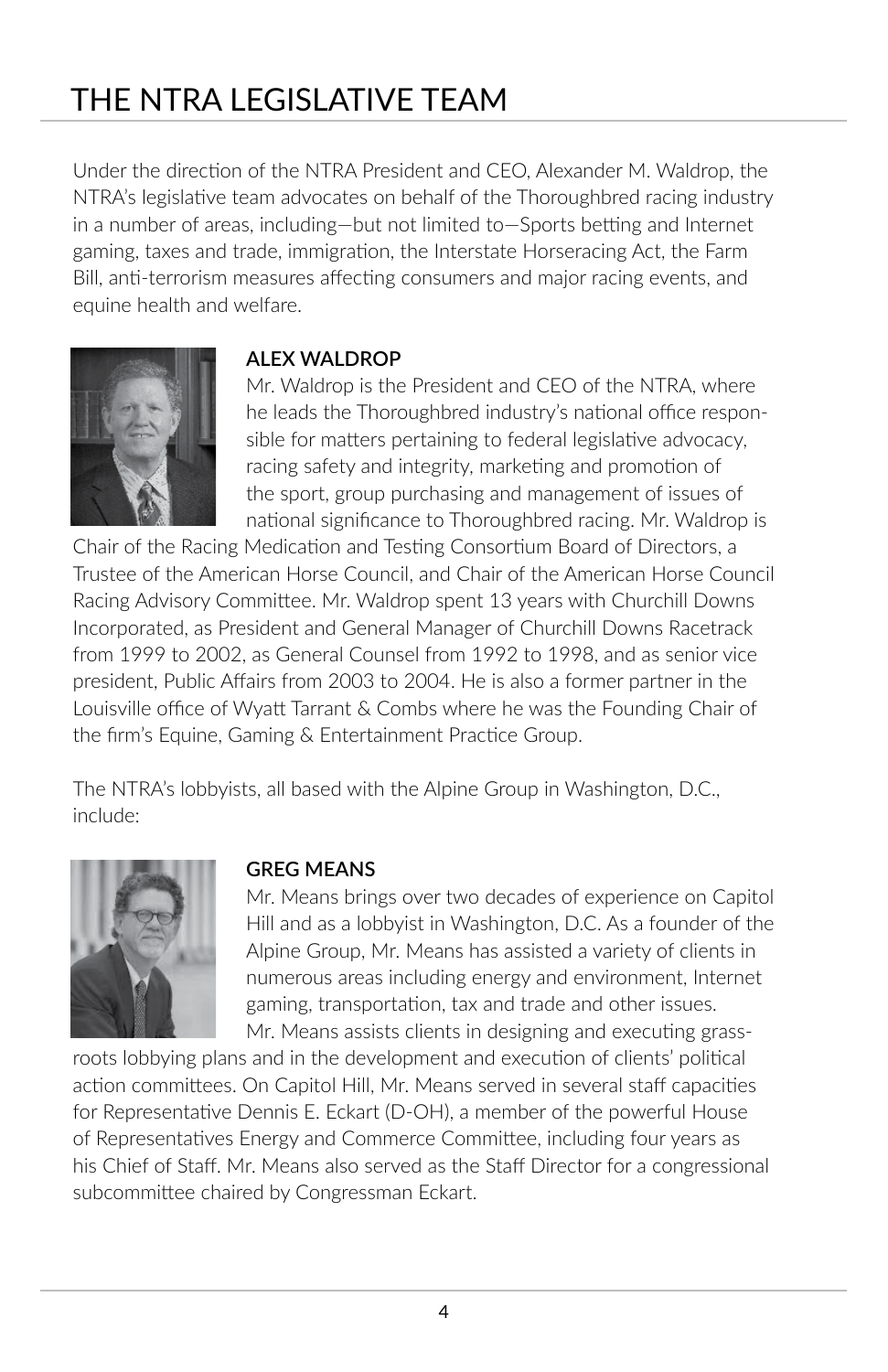## THE NTRA LEGISLATIVE TEAM



#### **LAUREN DARLING BAZEL**

Before joining the Alpine Group, Ms. Bazel served as the Senior Tax Policy Advisor to Senator John Kerry (D-MA). Previously, she was the Associate Director for Government Affairs at the Center for American Progress (CAP), working with Members of Congress, the Executive Branch and outside organizations on policy and legislative strategies.

Before joining CAP, she was the Senior Advisor for Tax Policy to Senator Maria Cantwell (D-WA) and supported the Senator in her capacity as a member of the Senate Finance Committee and Senate Small Business Committee. Earlier in her career, Ms. Bazel lobbied on federal tax issues for Ernst & Young; she was also the Chief Tax Reporter for the *BNA Daily Tax Report*, responsible for coverage and analysis of federal budget and tax legislative issues.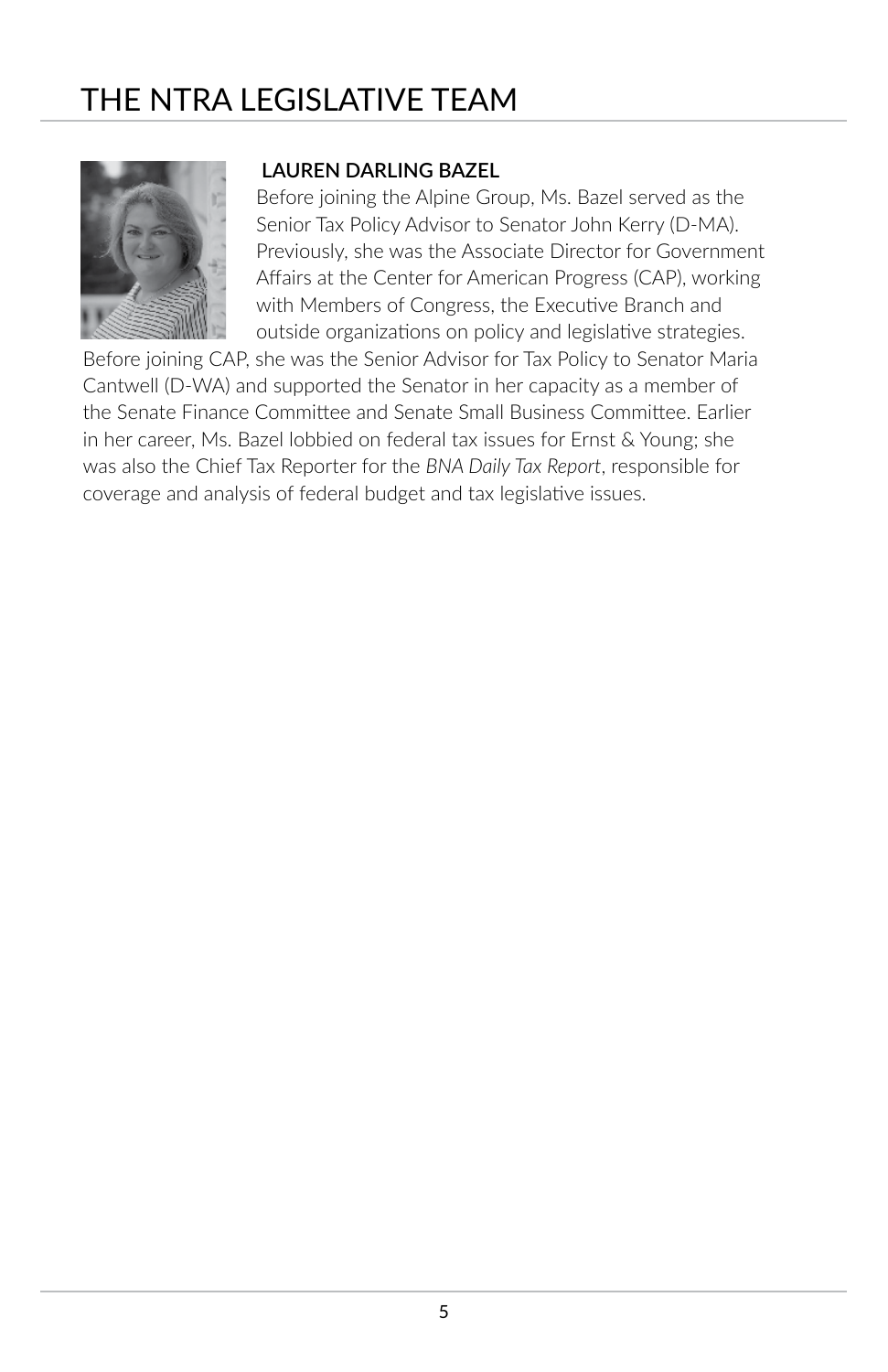### RECEIPTS

From inception through December 31, 2018, Horse PAC® has raised \$4,254,208. The committee raised \$344,137 for the 2011/2012 election cycle, \$538,325 for the 2013/2014 electioncycle, \$499,887 for the 2015/2016 electioncycle, and \$367,920 for the 2017/2018 election cycle.

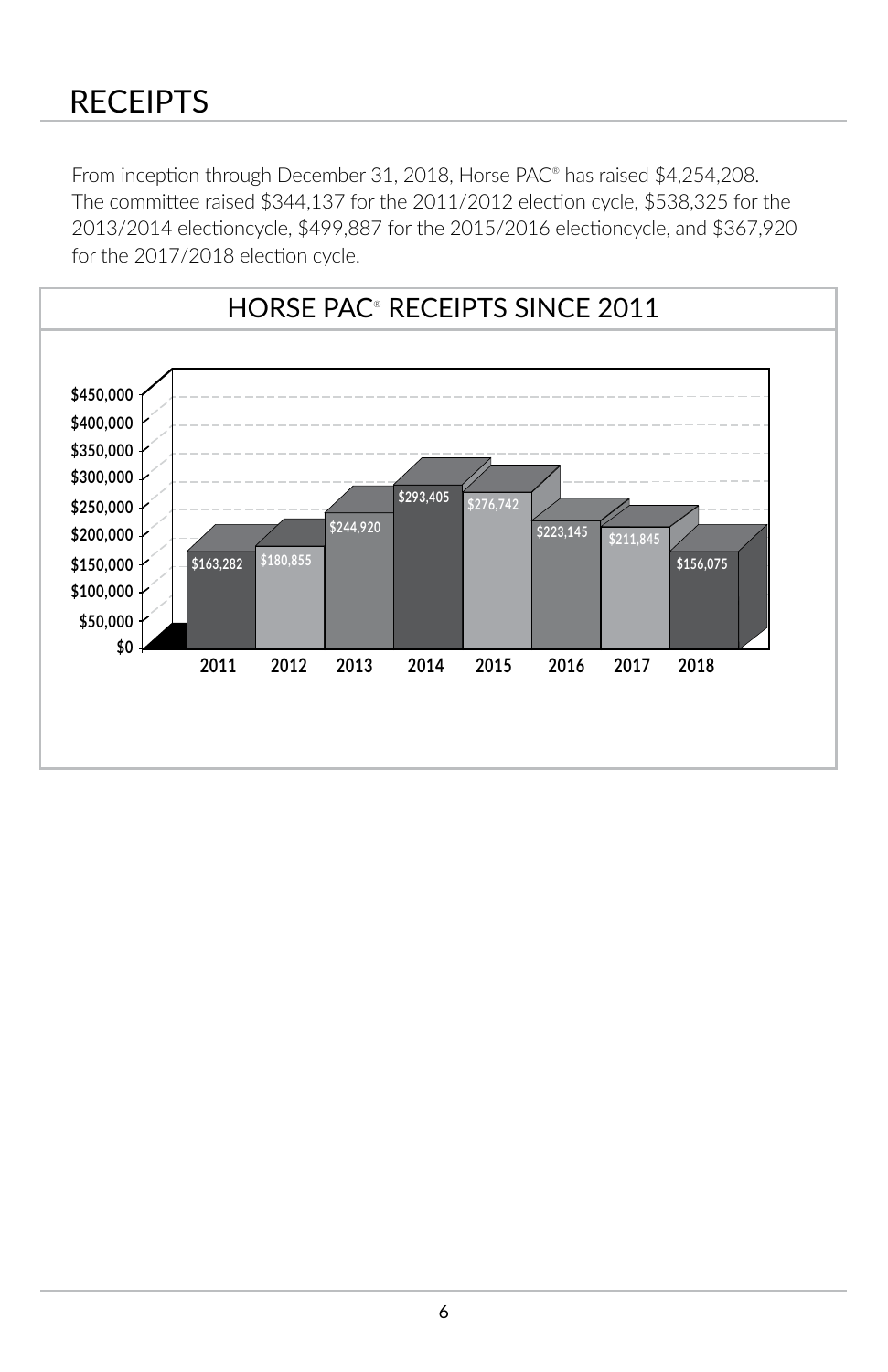## 2018 HORSE PAC® CONTRIBUTORS

### CHAMPIONS – \$5,000

| Ramona Bass            |
|------------------------|
| Cornelia Corbett       |
| Adele B. Dilschneider  |
| Donald Dizney          |
| Everett Dobson         |
| Stella Ferguson Thayer |
| Edward K. Gaylord, II  |

| H. Greg Goodman          |
|--------------------------|
| Deborah R. Hancock       |
| Seth Hancock             |
| Brereton Jones           |
| Robert V. Lapenta        |
| Richard & Sue Ann Masson |
| Robert E. Meyerhoff      |

Justin & Katie Nicholson Samantha Siegel Duncan & Carol Taylor Bill Thomason Kenny Troutt Lisa Troutt Charlotte Weber

### LEADERS – \$2,500 - \$4,999

| CTBA PAC        | Emory A. Hamilton     | <b>Bruce Lunsford</b> |
|-----------------|-----------------------|-----------------------|
| John W. Amerman | Waddell W. Hancock II | Andrew Rosen          |
| Jerry Durant    | John C. Harris        | Alex Waldrop          |

### WINNERS – \$1,000 - \$2,499

P.L. Blake George Bolton Mary & Chester Broman, Sr. Matthew W. Bryan Gilbert G. Campbell

Keith Chamblin Richard Duchossois Joe T. Ford Gerald & Kelli Ford Helen K. Groves

Jeffrey & Margery Lewis Earl I. Mack J. Michael O'Farrell, Jr. William Shively Rene & Lauren Woolcott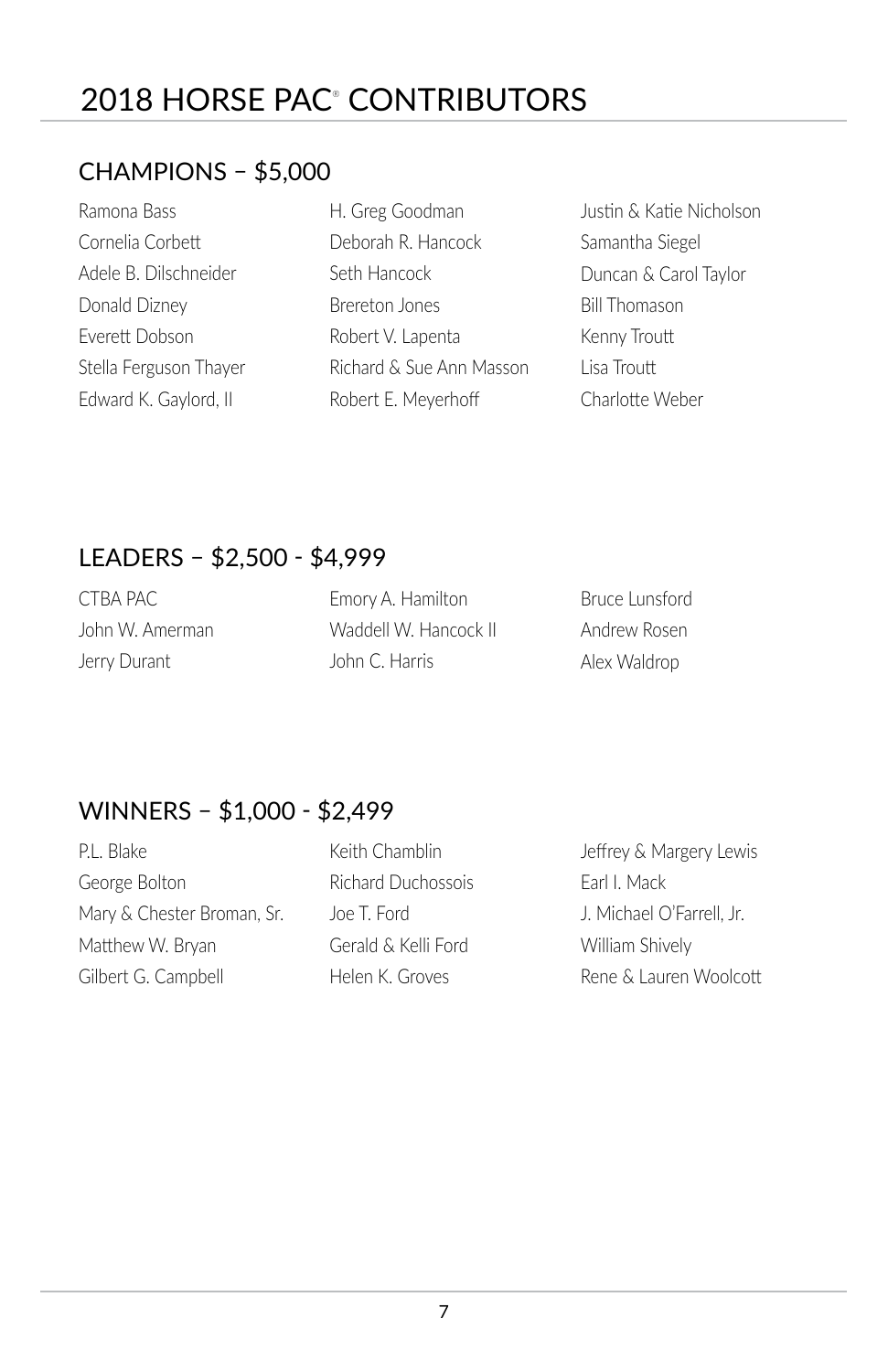## 2018 HORSE PAC® CONTRIBUTORS

### SUPPORTERS – UP TO \$999

Carl W. Asmus Joe Bacigalupo Craig & Holly Bandoroff David P. Block Perry Bolton Frank Bonsal, Jr. James C. Brady Rozamund Barclay Ellen MacNeille Charles Nelson Clemmens Lou Dunn Diekemper David & Christy DiPietro

Deborah A. Easter Edward Glasscock Walker Hancock Russell B. Jones, Jr. Bill Landes Anthony B. Greco Carl Gessler Preston & Anita Madden Wilhelmina McEwan Maurleen V. Miller Jim Meeks William I. Mott

Mark Moran Nick Nicholson Susan Nicholson Howard C. Nolan, Jr. Anne Poulson Allen Schubert Michael Simpson Gary P. Snoonian Beverly R. Steinman Patricia A. Thompson Dr. Paul Warfield Eric J. Wirth

# NTRA ADVANTAGE

Contributors to Horse PAC® receive exclusive equine discounts on programs and services from nationally known companies like John Deere, Nationwide, Sherwin-Williams, Office Depot, Red Brand Fencing and more through NTRA Advantage. When you use NTRA Advantage, a portion of your purchase price goes to support the equine industry. To enjoy the benefits call toll-free **(866) 678-4289** or visit **www.ntraadvantage.com** before you buy!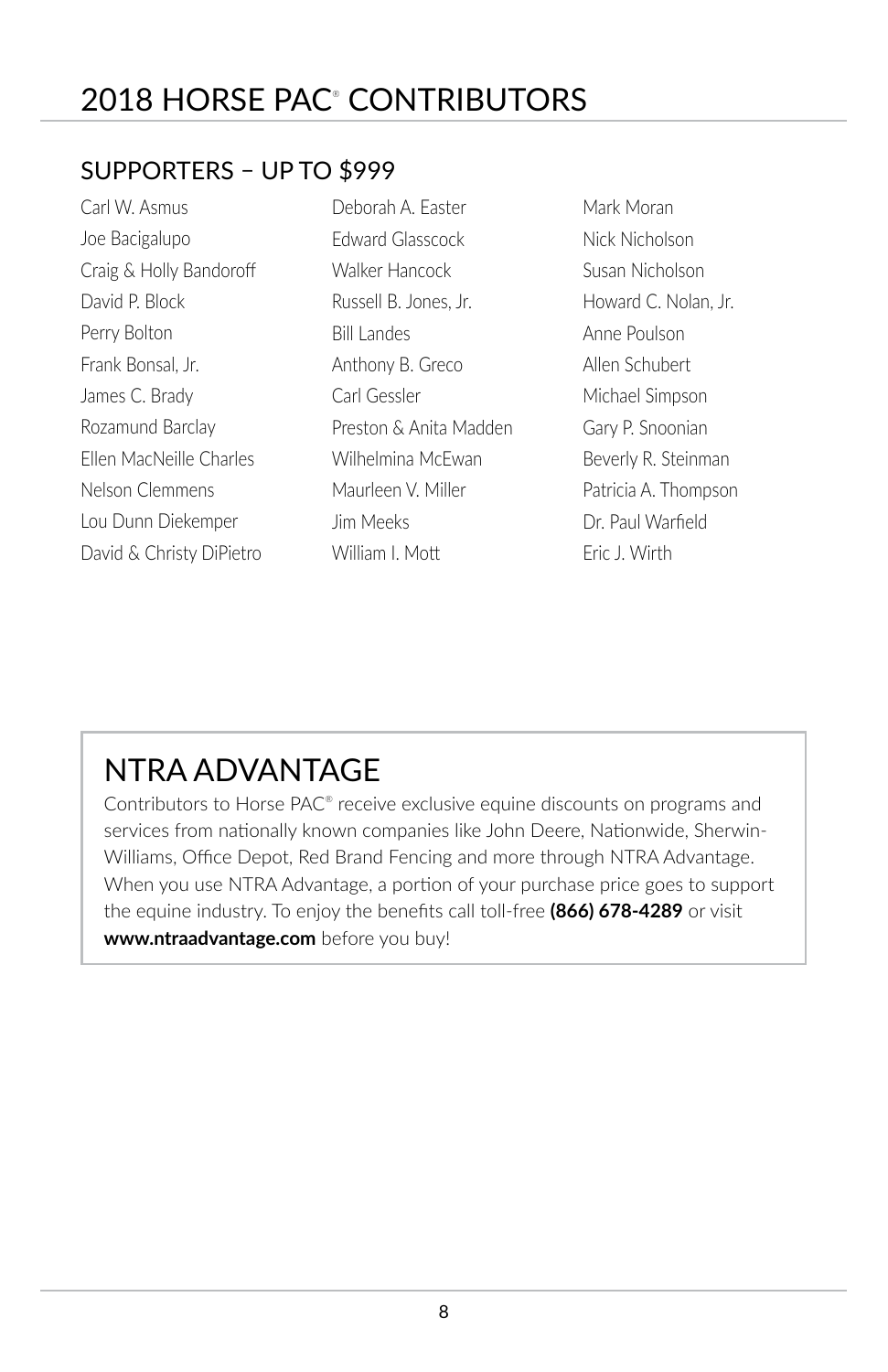| <b>State</b> | Amount    | Rank           |
|--------------|-----------|----------------|
| KY           | \$45,000  | $\mathbf{1}$   |
| CA           | \$18,500  | $\overline{2}$ |
| <b>OR</b>    | \$15,000  | 3              |
| NJ           | \$12,500  | $\overline{4}$ |
| <b>TX</b>    | \$10,500  | 5              |
| <b>FL</b>    | \$10,000  | 6              |
| NY           | \$7,500   | 7              |
| <b>MA</b>    | \$5,000   | 8              |
| <b>NV</b>    | \$5,000   | 9              |
| IL           | \$4,500   | 10             |
| LA           | \$3,500   | 11             |
| IN           | \$2,500   | 12             |
| MT           | \$2,500   | 13             |
| <b>WA</b>    | \$2,500   | 14             |
| PA           | \$2,000   | 15             |
| <b>NE</b>    | \$1,000   | 16             |
| DE           | \$1,000   | 17             |
| <b>Total</b> | \$148,500 |                |

### Federal Candidates by Amount\*

\* Excludes disbursements to political committees that are not associated with individual candidates.

### Federal Candidates by State\*

| <b>State</b> | <b>Amount</b> | <b>Rank</b>    |
|--------------|---------------|----------------|
| CA           | \$18,500      | $\overline{2}$ |
| DE           | \$1,000       | 17             |
| FL           | \$10,000      | 6              |
| IL           | \$4,500       | 10             |
| IN           | \$2,500       | 12             |
| KY           | \$45,000      | $\mathbf{1}$   |
| LA           | \$3,500       | 11             |
| MÄ           | \$5,000       | 8              |
| MT           | \$2,500       | 13             |
| <b>NE</b>    | \$1,000       | 16             |
| NJ           | \$12,500      | 4              |
| <b>NV</b>    | \$5,000       | 9              |
| <b>NY</b>    | \$7,500       | $\overline{7}$ |
| <b>OR</b>    | \$15,000      | 3              |
| PA           | \$2,000       | 15             |
| <b>TX</b>    | \$10,500      | 5              |
| <b>WA</b>    | \$2,500       | 14             |
| <b>Total</b> | \$148,500     |                |

\* Excludes disbursements to political committees that are not associated with individual candidates.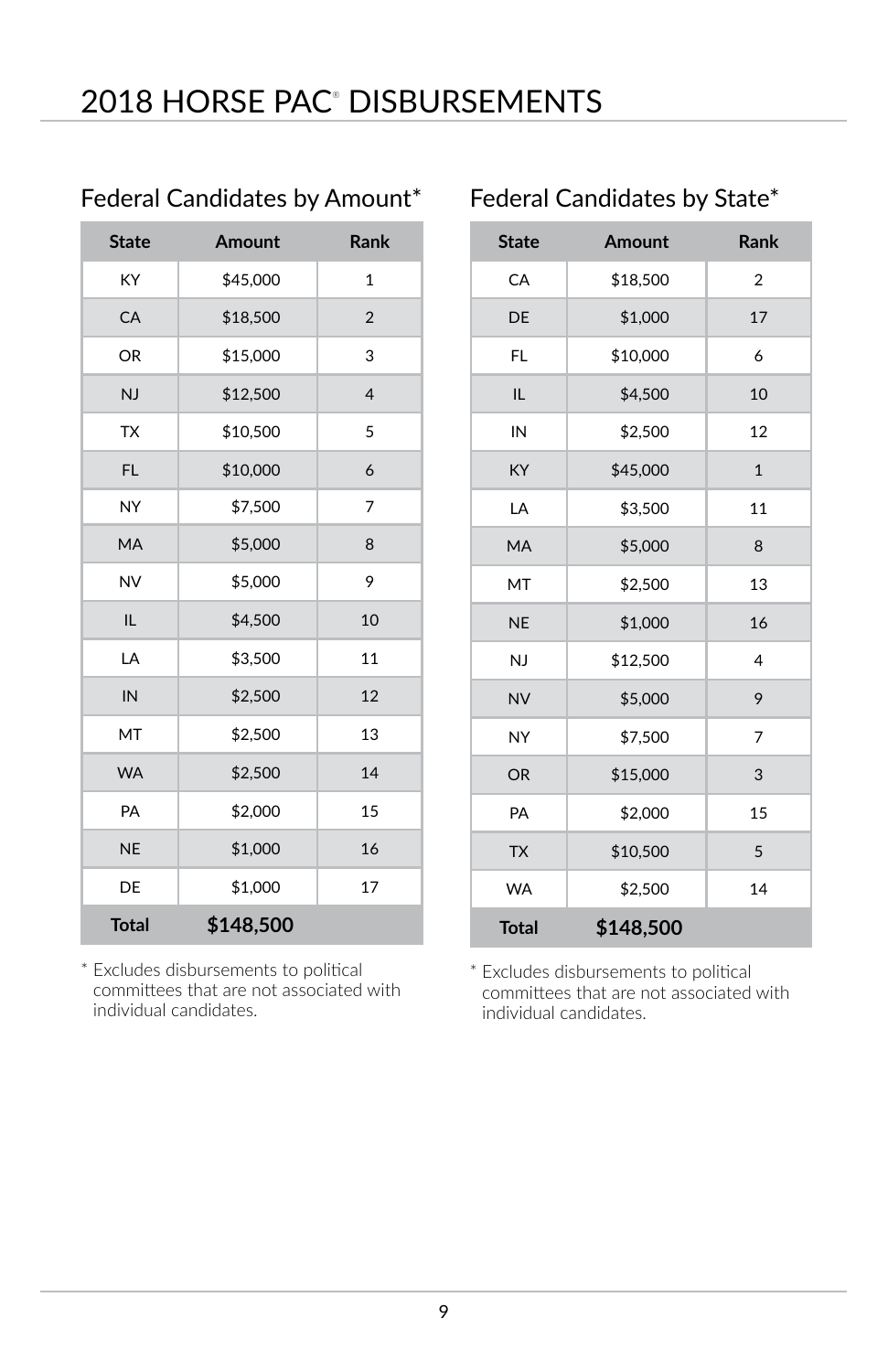## 2018 HORSE PAC® DISBURSEMENTS

| <b>Federal Contributions:</b> |     | \$163,500 |
|-------------------------------|-----|-----------|
| House Candidates/PACs         | 76% | \$124,000 |
| Senate Candidates/PACs        | 24% | \$39,500  |
| Democratic Candidates         | 43% | \$70,000  |
| Republican Candidates         | 57% | \$93,500  |

From inception through December 31, 2018, Horse PAC® has disbursed \$4,090,879. The committee disbursed \$438,500 for the 2011/2012 election cycle, \$452,500 for the 2013/2014 election cycle, \$579,000 for the 2015/2016 election cycle, and \$398,000 for the 2017/2018 election cycle.



#### **Total Disbursements to Date \$4,090,879**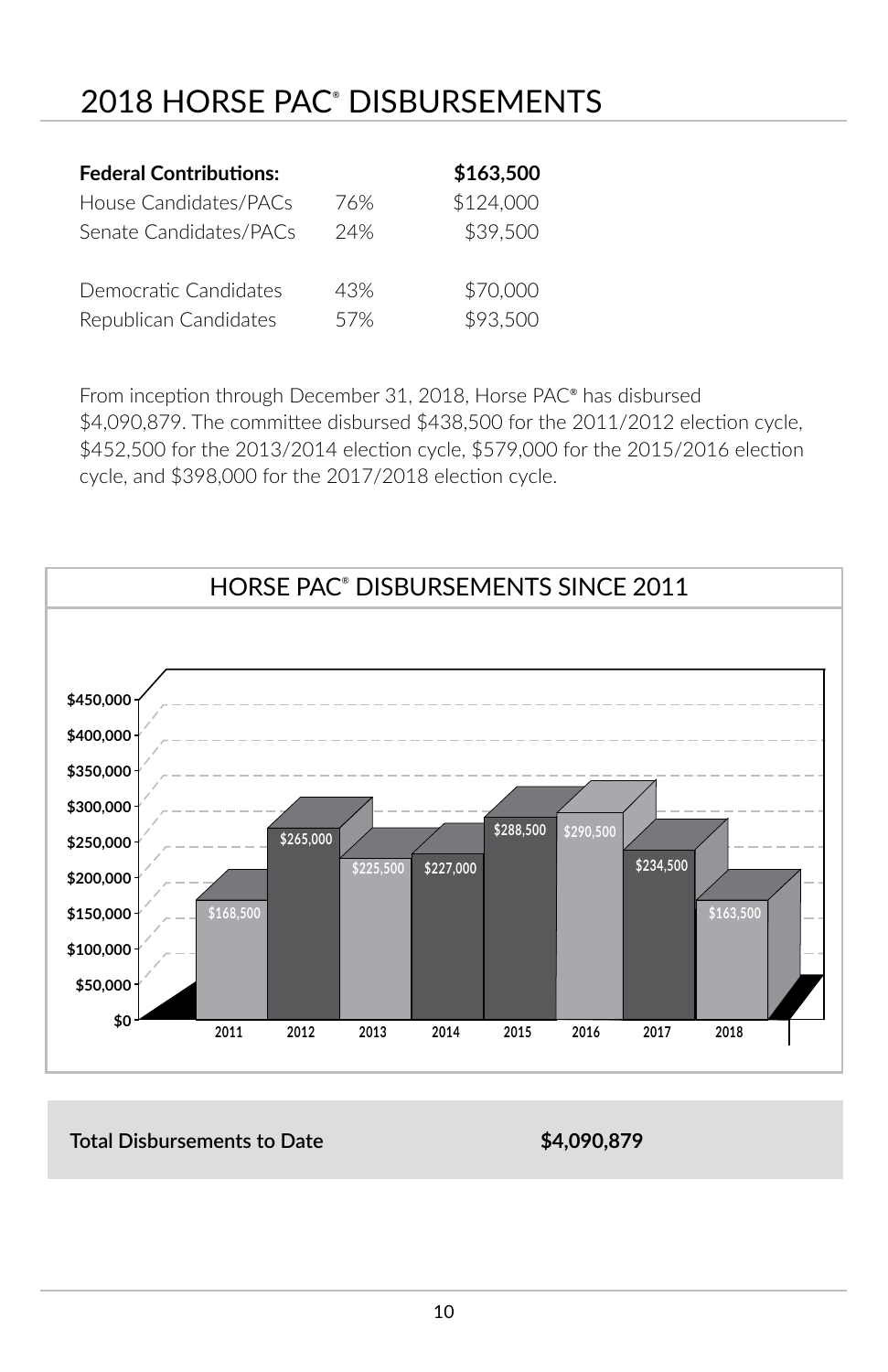## 2018 HORSE PAC® DISBURSEMENTS

The following candidates and political committees received Horse PAC® funds in 2018:  $\,$ 

| <b>House of Reps</b>             | Party | <b>State</b> | <b>Re-election</b><br>Year | 2018<br><b>Disbursed</b> | <b>Committees</b>                            |
|----------------------------------|-------|--------------|----------------------------|--------------------------|----------------------------------------------|
| Jim Costa                        | D     | CA           | 2018                       | \$2,500                  | Agriculture, Natural Resources               |
| Kevin McCarthy                   | R     | CA           | 2018                       | \$2,500                  | Majority Leader                              |
| Devin Nunes                      | R     | CA           | 2018                       | \$2,500                  | Ways & Means                                 |
| Jeff Denham                      | R.    | CA           | 2018                       | \$2,500                  | Agriculture                                  |
| <b>Scott Peters</b>              | D     | CA           | 2018                       | \$2,500                  | Energy & Commerce                            |
| Adam Schiff                      | D     | CA           | 2018                       | \$1,000                  | Judiciary                                    |
| Mike Thompson                    | D     | CA           | 2018                       | \$2,500                  | Ways & Means                                 |
| Vern Buchanan                    | R     | FL           | 2018                       | \$2,500                  | Ways & Means                                 |
| Carlos Curbelo                   | R     | FL           | 2018                       | \$2,500                  | Ways & Means                                 |
| Darren Soto                      | D     | FL.          | 2018                       | \$2,500                  | Agriculture, Natural Resources               |
| <b>Ted Deutch</b>                | D     | FL           | 2018                       | \$2,500                  | Judiciary, Foreign Affairs                   |
| <b>Cheri Bustos</b>              | D     | IL.          | 2018                       | \$1,000                  | Agriculture, Transportation & Infrastructure |
| Darin LaHood                     | R     | IL           | 2018                       | \$1,000                  | Natural Resources                            |
| Pete Roskam                      | R.    | IL           | 2018                       | \$2,500                  | Ways & Means                                 |
| Jackie Walorski                  | R     | IN           | 2018                       | \$2,500                  | Ways & Means                                 |
| Andy Barr                        | R.    | KY           | 2018                       | \$5,000                  | Financial Services, CHC Co-Chair             |
| Andy Barr<br><b>Victory Fund</b> | R     | КY           | 2018                       | \$5,000                  |                                              |
| James Comer                      | R     | KY           | 2018                       | \$5,000                  | Agriculture                                  |
| <b>Brett Guthrie</b>             | R     | KY           | 2018                       | \$5,000                  | Energy & Commerce, CHC                       |
| John Yarmuth                     | D     | KY           | 2018                       | \$5,000                  | Budget, Energy & Commerce, CHC               |
| Mike Johnson                     | R     | LA           | 2018                       | \$1,000                  | Judiciary, Natural Resources                 |
| Richard E. Neal                  | D     | MA           | 2018                       | \$2,500                  | Ways & Means                                 |
| Adrian Smith                     | R     | NE           | 2018                       | \$1,000                  | Ways & Means, CHC                            |
| Josh Gottheimer                  | D     | <b>NJ</b>    | 2018                       | \$2,500                  | <b>Financial Services</b>                    |
| <b>Donald Norcross</b>           | D     | <b>NJ</b>    | 2018                       | \$5,000                  | <b>Education and the Workforce</b>           |
| <b>Frank Pallone</b>             | D     | NJ           | 2018                       | \$5,000                  | Energy & Commerce, CHC                       |
| Paul Tonko                       | D     | NY           | 2018                       | \$2,500                  | Energy & Commerce, CHC Co-Chair              |
| Kurt Schrader                    | D     | <b>OR</b>    | 2018                       | \$5,000                  | <b>Energy and Commerce</b>                   |

### United States House of Representatives

*continued on next page*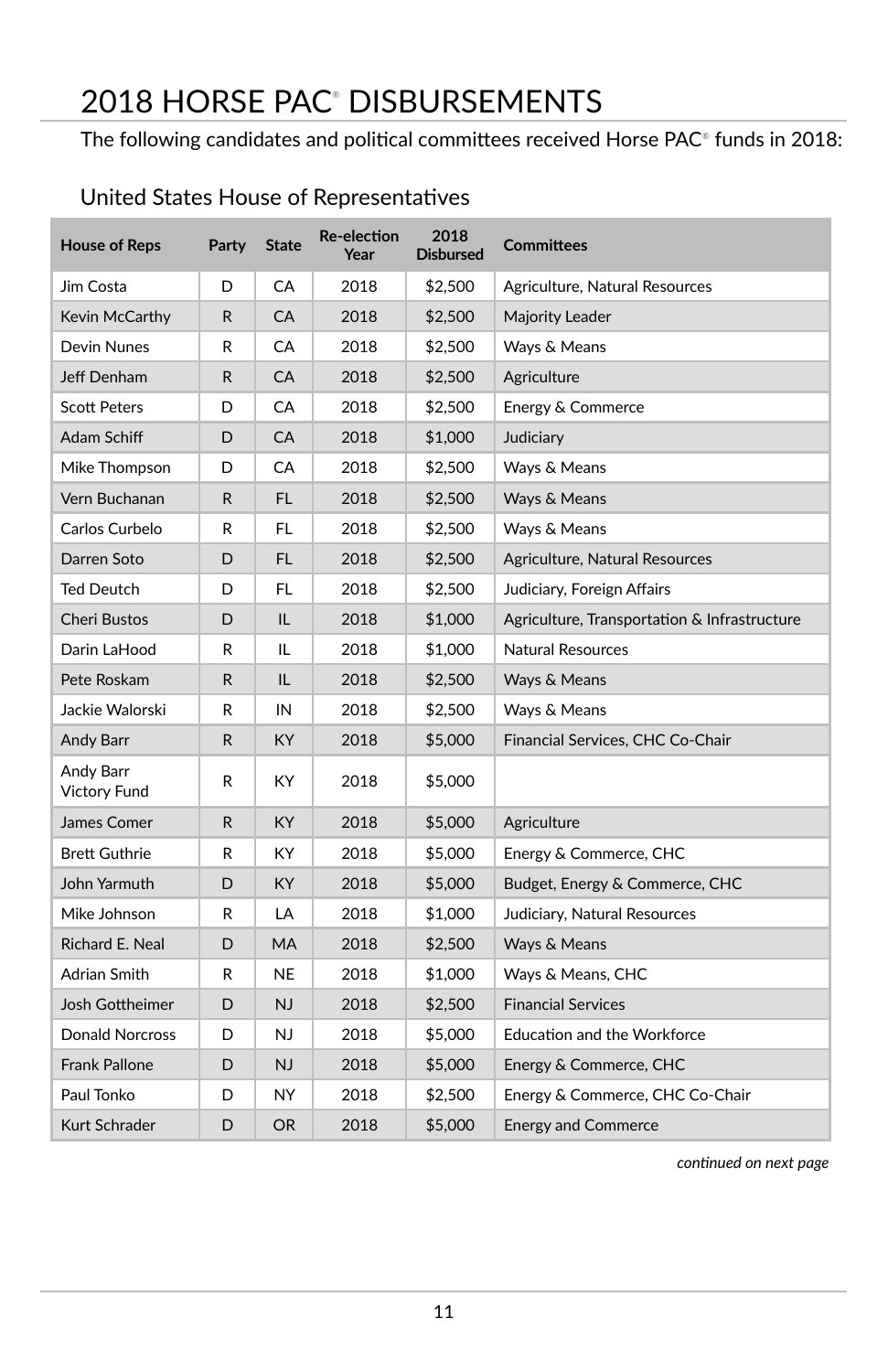### United States House of Representatives *(continued)*

| <b>House of Reps</b>                 | Party | <b>State</b> | <b>Re-election</b><br>Year | 2018<br><b>Disbursed</b> | <b>Committees</b>                      |
|--------------------------------------|-------|--------------|----------------------------|--------------------------|----------------------------------------|
| Walden Greg                          | R     | OR           | 2018                       | \$5,000                  | Energy & Commerce                      |
| Matt Cartwright                      | D     | PA           | 2018                       | \$1,000                  | Appropriations, Oversight & Govreform  |
| Jodey Arrington                      | R     | ТX           | 2018                       | \$1,000                  | Agriculture, Budget, Veterans' Affairs |
| <b>Mike Burgess</b>                  | R     | <b>TX</b>    | 2018                       | \$1,000                  | Energy & Commerce, CHC                 |
| Denny Heck                           | D     | <b>WA</b>    | 2018                       | \$1,000                  | <b>Financial Services</b>              |
| <b>TOTAL</b><br><b>House of Reps</b> |       |              |                            | \$91,500                 |                                        |

### United States Senate

| <b>Senate</b>                 | Party | <b>State</b> | <b>Re-election</b><br>Year | 2018<br><b>Disbursed</b> | <b>Committees</b>                   |
|-------------------------------|-------|--------------|----------------------------|--------------------------|-------------------------------------|
| <b>Bob Casey</b>              | D     | <b>PA</b>    | 2018                       | \$1,000                  | Agriculture & Finance               |
| Dean Heller                   | R     | <b>NV</b>    | 2018                       | \$5,000                  | HellerHighWater PAC/Senate Finance  |
| Jon Tester                    | D     | MT           | 2018                       | \$2.500                  | Appropriations, Commerce            |
| Ron Wyden                     | D     | <b>OR</b>    | 2022                       | \$5,000                  | Finance, Energy & Natural Resources |
| <b>TOTAL</b><br><b>Senate</b> |       |              |                            | \$13,500                 |                                     |

### Federal Leadership PACs

| Associated<br>Candidate | Party | <b>State</b> | House/<br><b>Senate</b> | 2018<br><b>Disbursed</b> | <b>PAC Name</b>                  |
|-------------------------|-------|--------------|-------------------------|--------------------------|----------------------------------|
| Linda Sanchez           | D     | CA           | H                       | \$2.500                  | Wavs & Means                     |
| Andy Barr               | R     | <b>KY</b>    | H                       | \$5,000                  | Financial Services, CHC Co-Chair |
| Hal Rogers              | R     | KY           | н                       | \$5,000                  | Appropriations Chairman, CHC     |
| John Yarmuth            | D     | <b>KY</b>    | H                       | \$5,000                  | Budget, Energy & Commerce, CHC   |
| Steve Scalise           | R     | LA           | Н                       | \$2,500                  | Energy & Commerce                |

*continued on next page*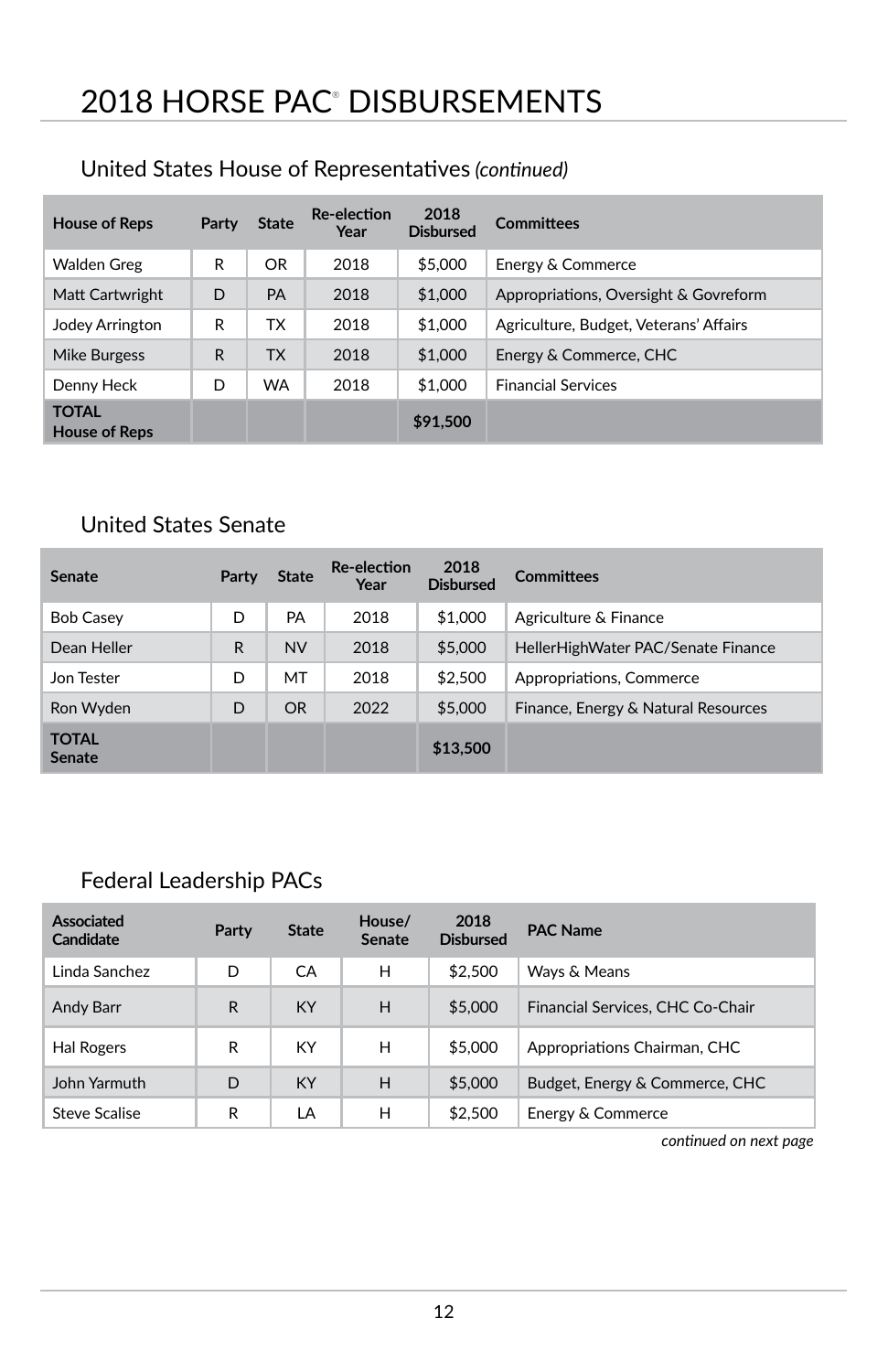| Associated<br><b>Candidate</b>    | Party        | <b>State</b> | House/<br><b>Senate</b> | 2018<br><b>Disbursed</b> | <b>PAC Name</b>                                                            |
|-----------------------------------|--------------|--------------|-------------------------|--------------------------|----------------------------------------------------------------------------|
| Richard E. Neal                   | D            | <b>MA</b>    | H                       | \$2,500                  | Ways & Means                                                               |
| Joe Crowley                       | D            | NY.          | н                       | \$5,000                  | Ways & Means                                                               |
| Kevin Brady                       | $\mathsf{R}$ | <b>TX</b>    | H                       | \$5,000                  | Ways & Means                                                               |
| Chris Coons                       | D            | DE           | S                       | \$1,000                  | Appropriations, Judiciary                                                  |
| John Cornyn                       | $\mathsf{R}$ | <b>TX</b>    | S                       | \$3,500                  | Alamo PAC/Finance                                                          |
| Mitch McConnell                   | R            | <b>KY</b>    | S                       | \$5,000                  | Appropriations, Agriculture, Bluegrass<br>Committee/Senate Majority Leader |
| <b>WA State PAC</b>               | D            | n/a          | S                       | \$1,500                  | <b>Washington State Democrats PAC</b><br>(Cantwell)                        |
| <b>NRSC</b>                       | R            | n/a          | S                       | \$15,000                 | National Republican Senatorial Com-<br>mittee                              |
| <b>TOTAL</b><br><b>LEADERSHIP</b> |              |              |                         | \$58,500                 |                                                                            |
| <b>GRAND TOTAL</b>                |              |              |                         | \$163,500                |                                                                            |

#### Federal Leadership PACs *(continued)*

**Leadership PACs** enable politicians to donate to other candidates, thereby building relationships with their peers. These relationships are critical to Members of Congress who may be seeking a leadership position in Congress, a higher office, or greater leverage within their own party as they demonstrate their fund-raising ability. Candidates who form Leadership PACs are signaling their intent to build their political influence. Leadership PACs also provide a way for candidates to fund their travel, office expenses, consultants, polling and other non-campaign expenses.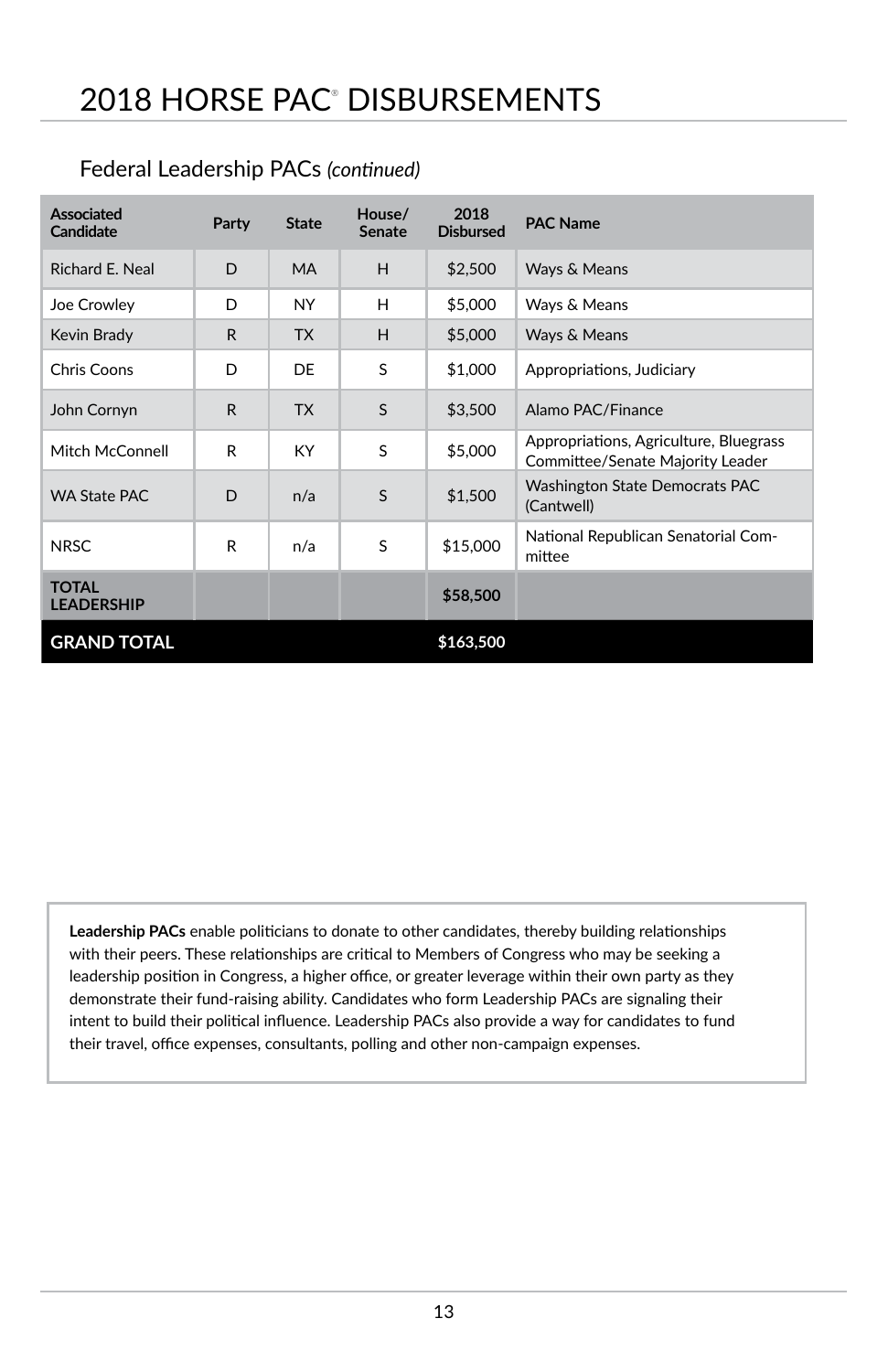## 2018 HORSE PAC® DISBURSEMENTS BY COMMITTEE

Most Horse PAC<sup>®</sup>-supported candidates serve on one or more committees that oversee the industry. Following is a list of key committees for racing and the candidates on those committees that Horse PAC® supported in 2018. Additionally, the PAC supports candidates who understand racing's issues, have racetracks and other racing-related industries in their districts, serve in leadership roles, are members of Congressional caucuses important to our industry or are emerging leaders meriting early support. Candidates are evaluated on their individual merits.

| Committee                                    | House/Senate            | Issue(s)                                                                                              |
|----------------------------------------------|-------------------------|-------------------------------------------------------------------------------------------------------|
| Agriculture                                  | House and Senate        | Livestock, equine identification, Farm Bill                                                           |
| <b>Appropriations</b>                        | <b>House and Senate</b> | Bills serve as vehicles for other provisions                                                          |
| <b>Banking</b>                               | Senate                  | Internet gaming                                                                                       |
| <b>Commerce, Science</b><br>& Transportation | Senate                  | Interstate Horseracing Act; general oversight for<br>professional sports, including medication issues |
| <b>Energy &amp; Commerce</b>                 | House                   | Interstate Horseracing Act; general oversight for<br>professional sports, including medication issues |
| <b>Finance</b>                               | Senate                  | Taxes and trade                                                                                       |
| <b>Financial Services</b>                    | House                   | Internet gaming                                                                                       |
| <b>Homeland Security</b>                     | <b>House and Senate</b> | Security for major racing events; anti-terrorism<br>measures affecting consumers; immigration         |
| Judiciary                                    | House and Senate        | Internet gaming, immigration                                                                          |
| Ways & Means                                 | House                   | <b>Taxes and trade</b>                                                                                |

### Key Congressional Committees for the Thoroughbred Industry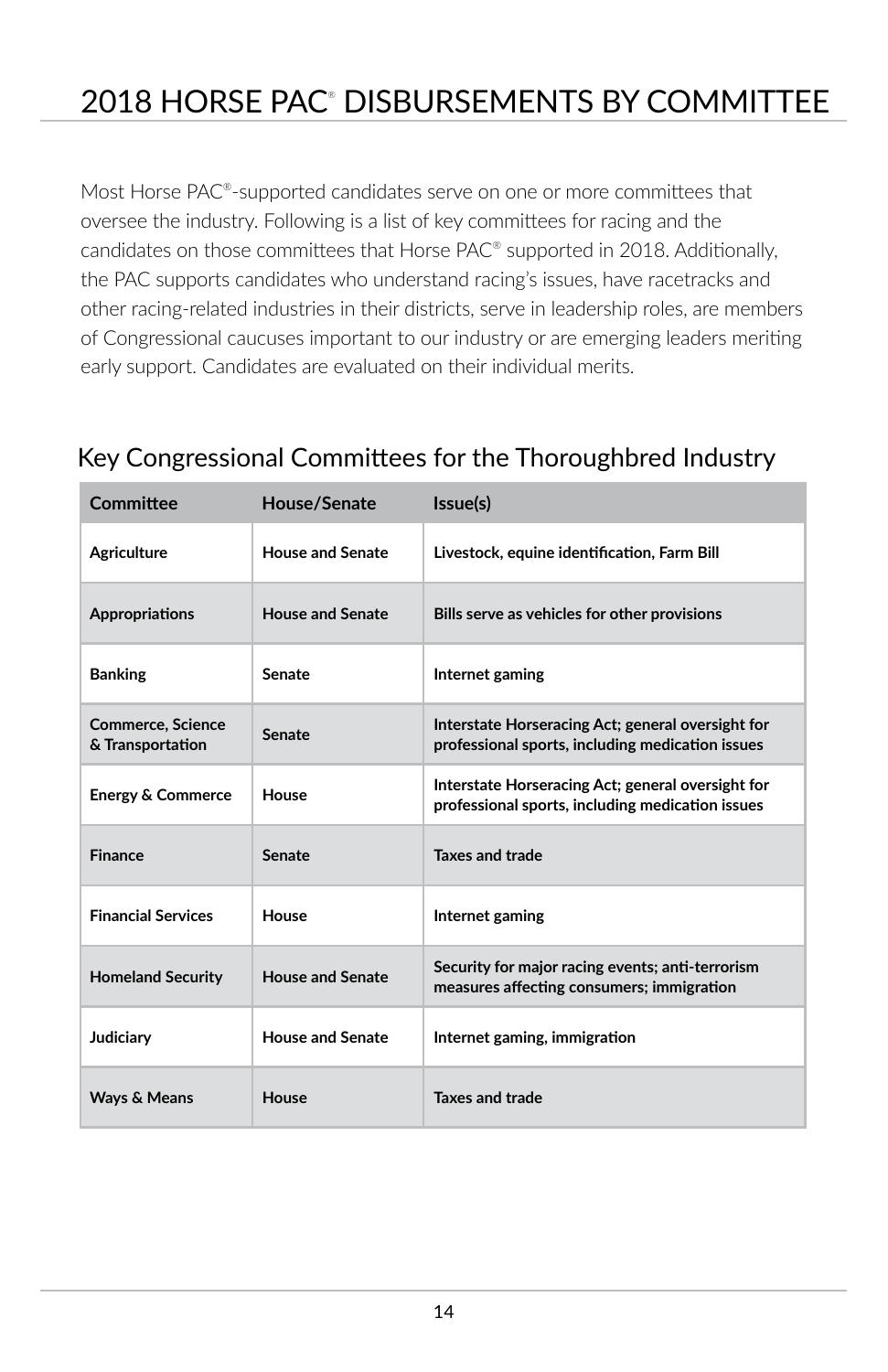#### **AGRICULTURE (HOUSE OF REPRESENTATIVES AND SENATE)**  Agriculture committee (House of Representatives)

• 45 Members/26 Republicans, 19 Democrats

Through their re-elect campaigns and/or Leadership PACs, in 2018 Horse PAC® supported six members of the House Agriculture Committee: Jodey Arrington (R-TX), Cheri Bustos (D-IL), James Comer (R-KY), Jim Costa (D-CA) and Jeff Denham (R-CA), Darren Soto (D-FL).

#### Agriculture, Nutrition, and Forestry (Senate)

• 21 Members/11 Republicans, 10 Democrats

Through their re-elect campaigns and/or Leadership PACs, in 2018 Horse PAC® supported two members of the Senate Agriculture Committee: Bob Casey (D-PA) and Mitch McConnell (R-KY).

### **APPROPRIATIONS (HOUSE OF REPRESENTATIVES AND SENATE)**  Appropriations (House of Representatives)

• 52 Members/30 Republicans, 22 Democrats

Through their re-elect campaigns and/or Leadership PACs, in 2018 Horse PAC<sup>®</sup> supported two members of the House Appropriations Committee: Matt Cartwright (D-PA) and Harold Rogers (R-KY).

#### Appropriations (Senate)

• 31 Members/16 Republicans, 15 Democrats

Through their re-elect campaigns and/or Leadership PACs, in 2018 Horse PAC® supported three members of the Senate Appropriations Committee: Chris Coons (D-DE), Mitch McConnell (R-KY) and Jon Tester (D-MT).

#### **BANKING**

#### Banking, Housing, and Urban Affairs

• 25 Members/13 Republicans, 12 Democrats

Through their re-elect campaigns and/or Leadership PACs, in 2018Horse PAC® supported two members of the Senate Banking Committee: Dean Heller (R-NV) and Jon Tester (D-MT).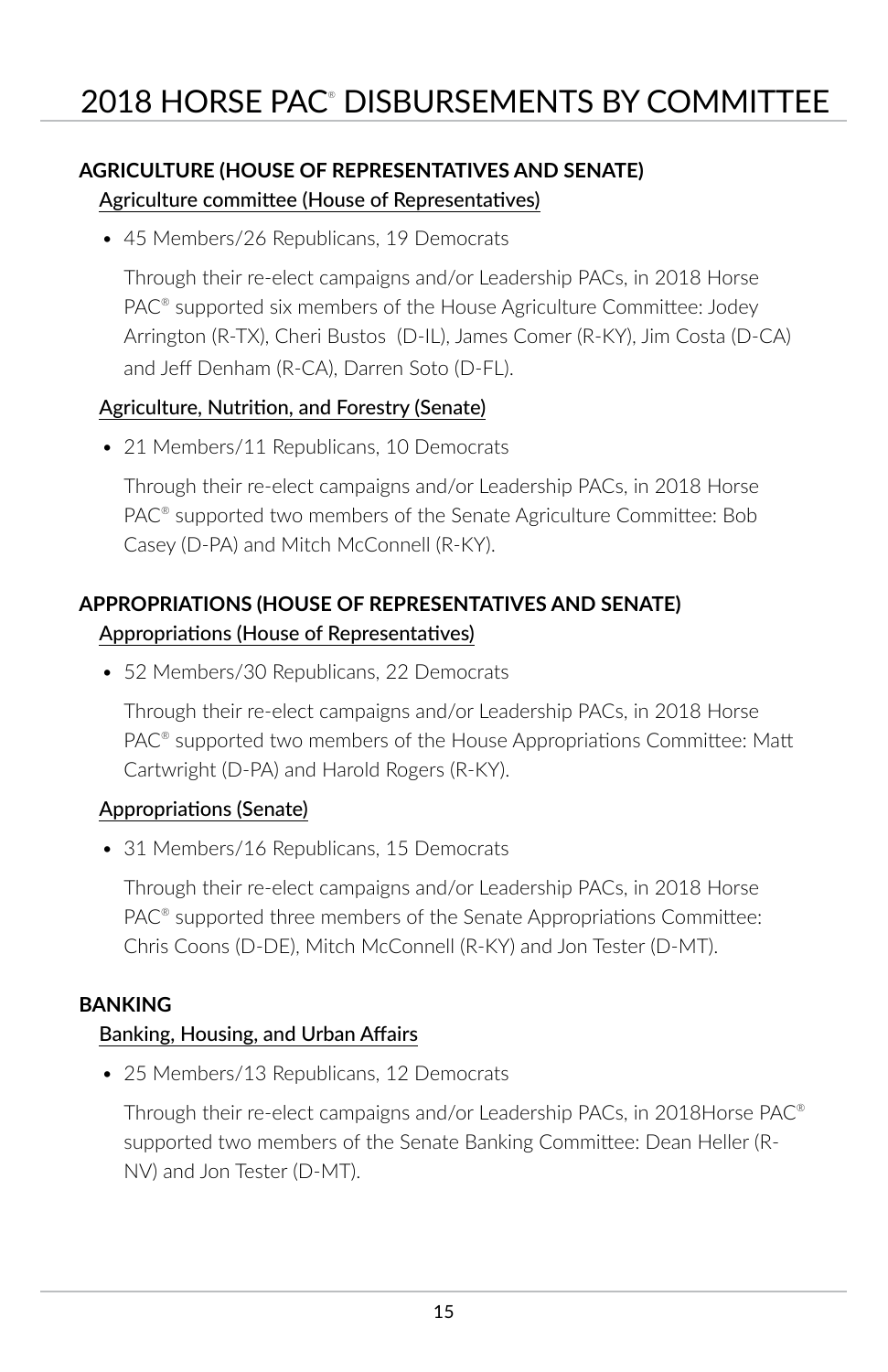### **COMMERCE (HOUSE OF REPRESENTATIVES AND SENATE)** Energy and Commerce Committee (House of Representatives)

• 54 Members/30 Republicans, 24 Democrats

Through their re-elect campaigns and/or Leadership PACs, in 2018 Horse PAC® supported eight members of the House Energy & Commerce Committee: Michael Burgess (R-TX), Brett Guthrie (R-KY), Frank Pallone (D-NJ), Scott Peters (D-CA), Steve Scalise (R-LA), Kurt Schrader (D-OR), Paul Tonko (D-NY) and Greg Walden (R-OR).

#### Commerce, Science, and Transportation (Senate)

• 27 Members/ 14 Republicans, 13 Democrats

Through their re-elect campaigns and/or Leadership PACs, in 2018 Horse PAC® supported two members of the Senate Commerce Committee: Dean Heller (R-NV) and Jon Tester (D-MT).

#### **FINANCE**

#### Finance Committee (Senate)

• 27 Members/14 Republicans, 13 Democrats

Through their re-elect campaigns and/or Leadership PACs, in 2018 Horse PAC<sup>®</sup> supported four members of the Senate Finance Committee: Bob Casey (D-PA), John Cornyn (R-TX), Dean Heller (R-NV) and committee Ranking Member Ron Wyden (D-OR).

#### **FINANCIAL SERVICES**

#### Financial Services (House of Representatives)

• 60 Members/34 Republicans, 26 Democrats

Through their re-elect campaigns and/or Leadership PACs, in 2018 Horse PAC® supported three members of the House Financial Services Committee: Andy Barr (R-KY), Josh Gottheimer (D-NJ) and Denny Heck (D-WA).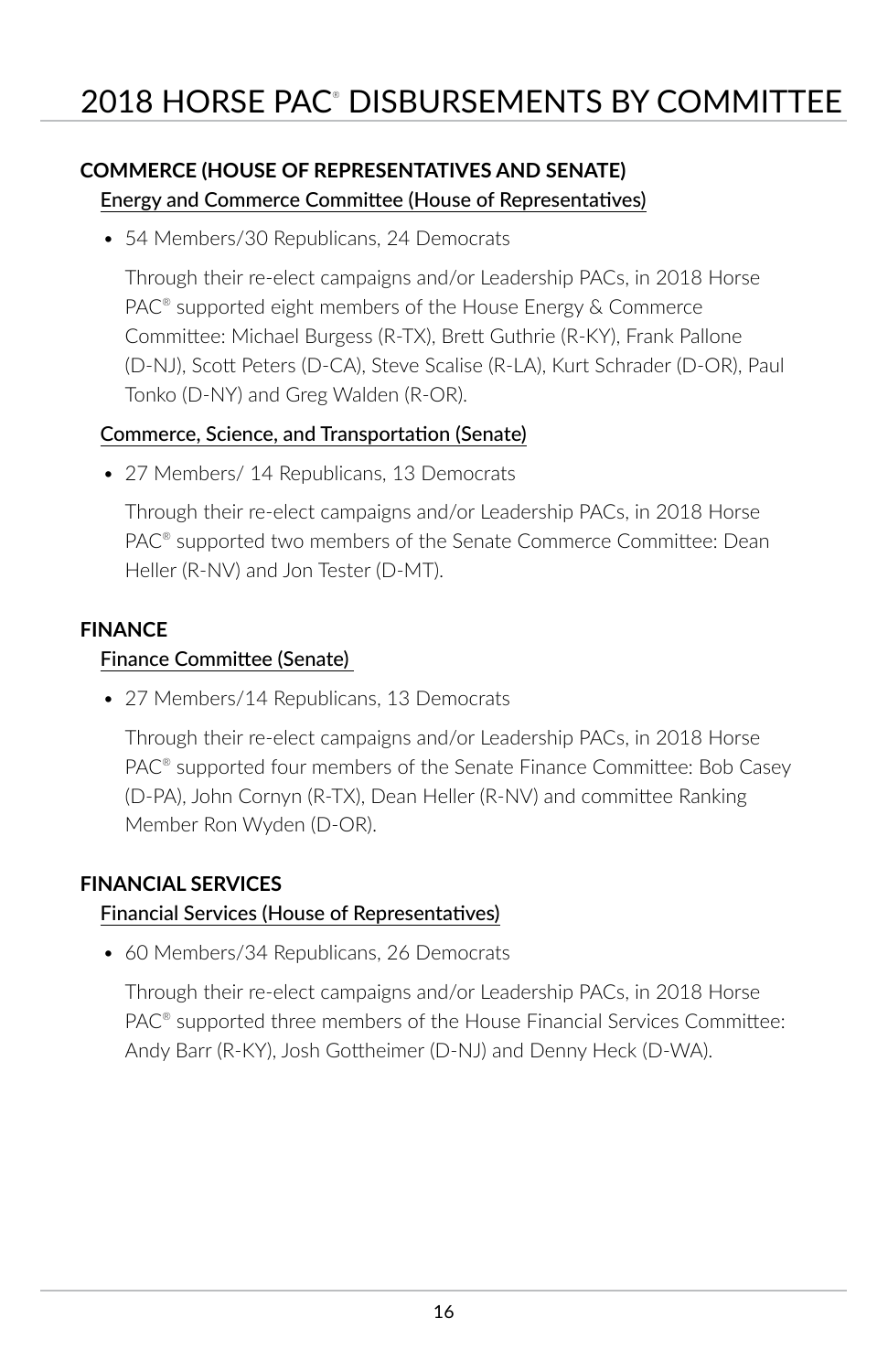### **HOMELAND SECURITY (HOUSE OF REPRESENTATIVES AND SENATE)** Homeland Security (House of Representatives)

• 30 Members/18 Republicans, 12 Democrats

In 2018 Horse PAC<sup>®</sup> supported no members of the House Homeland Security Committee.

#### Homeland Security and Governmental Affairs (Senate)

• 14 Members/7 Republicans, 7 Democrats

In 2018 Horse PAC<sup>®</sup> supported no members of the Senate Homeland Security Committee.

### **JUDICIARY (HOUSE OF REPRESENTATIVES AND SENATE)** Judiciary Committee (House of Representatives)

• 39 Members/22 Republicans, 17 Democrats

In 2018 Horse PAC® supported two members of the House Judiciary Committee: Ted Deutch (D-FL) and Mike Johnson (R-LA).

#### Judiciary Committee (Senate)

• 21 Members/11 Republicans, 10 Democrats

Through their re-elect campaigns and/or Leadership PACs, in 2018 Horse PAC® supported two members of the Senate Judiciary Committee: Chris Coons (D-DE) and John Cornyn (R-TX).

#### **WAYS AND MEANS**

#### Ways and Means (House of Representatives)

• 40 Members/24 Republicans, 16 Democrats

Through their re-elect campaigns and/or Leadership PACs, in 2018 Horse PAC® supported 12 members of the Ways and Means Committee: committee Chairman Kevin Brady (R-TX), Vern Buchanan (R-FL), Joseph Crowley (D-NY), Carlos Curbelo (R-FL), Darin LaHood (R-IL), Ranking Member Richard E. Neal (D-MA), Devin Nunes (R-CA), Pete Roskam (R-IL), Linda Sanchez (D-CA), Adrian Smith (R-NE), Mike Thompson (D-CA) and Jackie Walorski (R-IN).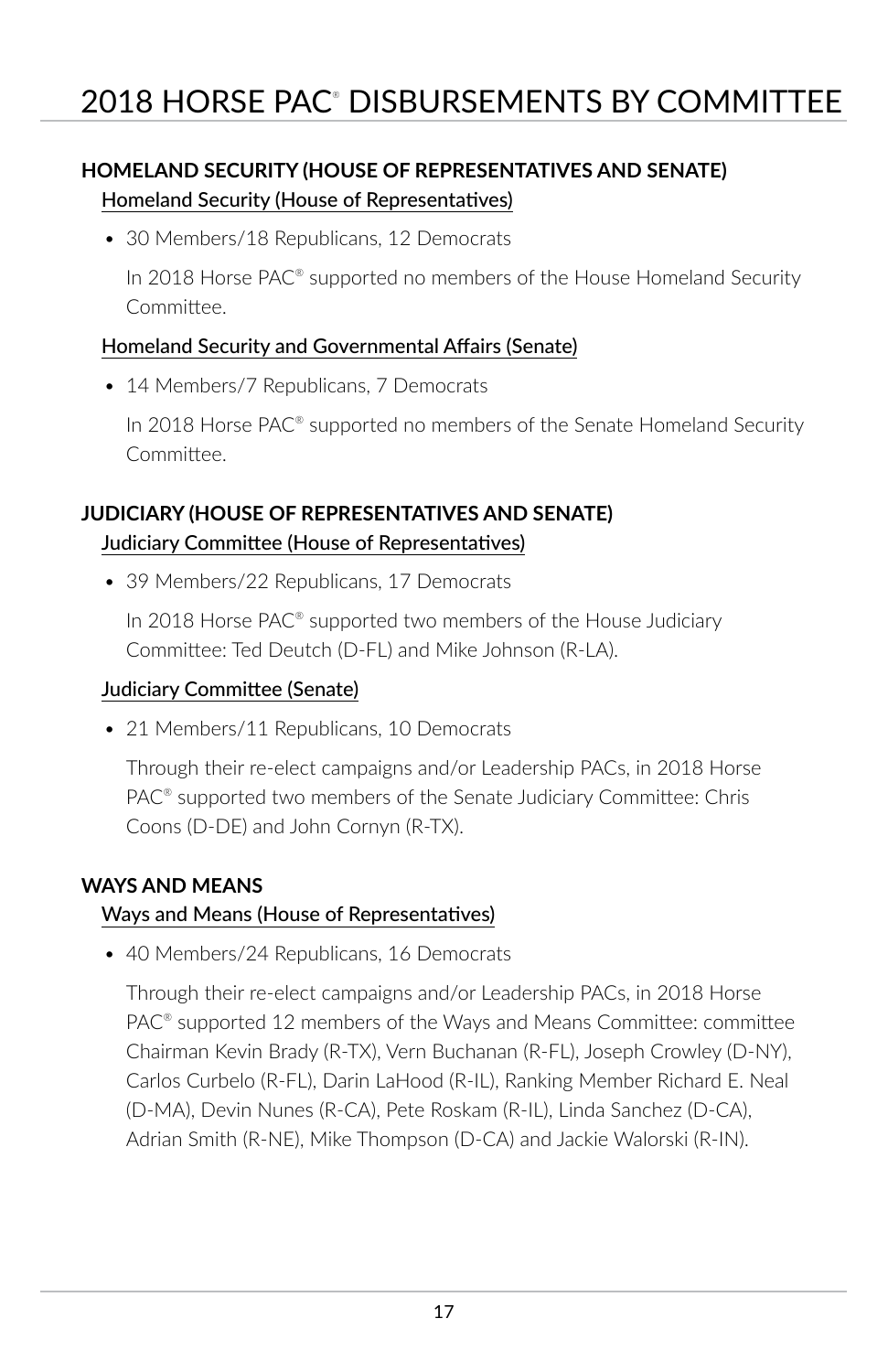### 2018 HORSE PAC® DISBURSEMENTS BY COMMITTEE

#### **HOUSE AND SENATE LEADERSHIP**

Horse PAC<sup>®</sup> supports candidates who serve in leadership capacities within their respective parties. Through their re-elect campaigns and/or Leadership PACs, in 2018 Horse PAC® supported the following House and Senate leaders:

#### House

- Joe Crowley (D-NY), Democratic Caucus Chairman
- Kevin McCarthy (R-CA), Majority Leader

#### Senate

- John Cornyn (R-TX), Majority Whip
- Mitch McConnell (R-KY), Majority Leader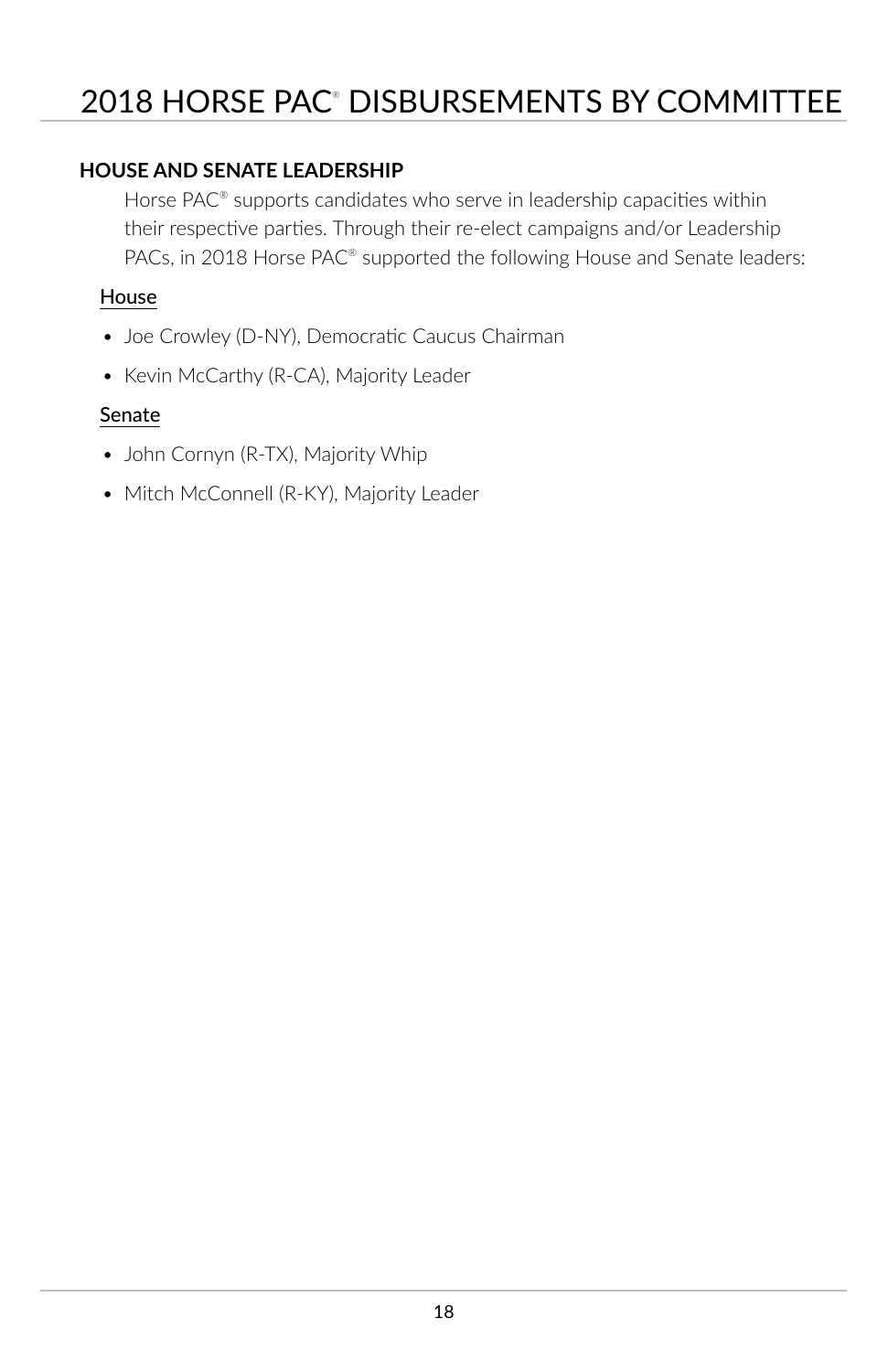### 2018 HORSE PAC® DISBURSEMENTS BY COMMITTEE

#### **2020 OUTLOOK**

In 2020, there will be 34 seats in play, including 22 seats held by Republicans and 12 by Democrats. No independents will be up for re-election in 2020. Two announced retirements thus far, both GOP, are Pat Roberts of Kansas and Lamar Alexander of Tennessee. Democrat Cory Booker of New Jersey is up for re-election in 2020 and running for President as well.

Horse PAC<sup>®</sup> generally eschews open-seat races, focusing on established candidates with proven records and demonstrated understanding of racing's issues. The PAC will hold to its proven strategy of timely, bipartisan support for Senate incumbents who are up for re-election and for House members who serve on the committees that oversee key business areas for horse racing and breeding.

In 2019, we expect three-year depreciation of racehorses, sports betting, ADW funding transaction credit card declines and immigration to dominate our legislative agenda. To that end, the PAC will increase its support for Members who serve on the committees that oversee these matters, including Ways and Means, Finance, Financial Services, Judiciary, Commerce and Homeland Security. The PAC will also increase its support for members of the Congressional Hispanic Caucus, recognizing its leadership on immigration. For updates on NTRA's legislative policy and programs in 2019, visit SupportHorseRacing.org.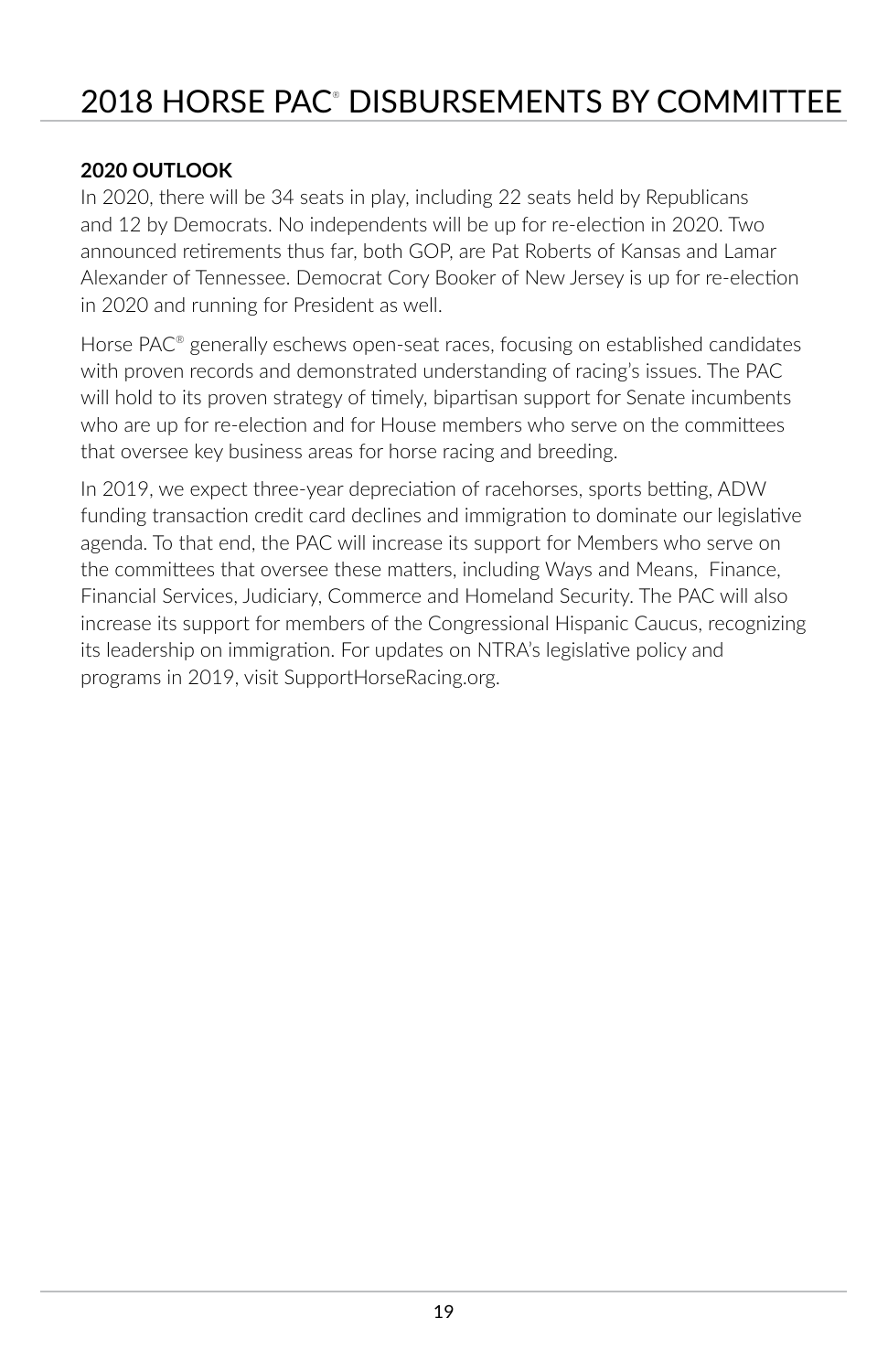### SCORECARD FOR HORSE PAC®

### 2018 General Election

#### **DEMOCRAT = BOLD**  $W = WIN$

#### **SCORECARD KEY**

 $L =$  LOSS

W/L% = MARGIN OF WIN OR LOSS

NC = NO CHALLENGER NIC = NOT IN CYCLE

| <b>HOUSE OF REPRESENTATIVES</b> |              |               |           |  |  |  |
|---------------------------------|--------------|---------------|-----------|--|--|--|
| <b>Candidate</b>                | <b>State</b> | <b>Result</b> | W/L%      |  |  |  |
| Costa, Jim                      | CA           | W             | 54%       |  |  |  |
| Denham, Jeff                    | CA           | W             | 51%       |  |  |  |
| McCarthy, Kevin                 | CA           | W             | 67%       |  |  |  |
| Nunes, Devin                    | CA           | W             | 56%       |  |  |  |
| Peters, Scott                   | CA           | W             | 61%       |  |  |  |
| Sanchez, Linda                  | CA           | W             | 67%       |  |  |  |
| Schiff, Adam                    | СA           | w             | 76%       |  |  |  |
| Thompson, Mike                  | CA           | W             | 78%       |  |  |  |
| Curbelo, Carlos                 | FL           | L             | 49%       |  |  |  |
| Deutch, Ted                     | FL           | w             | 62%       |  |  |  |
| Soto, Darren                    | FL           | W             | 58%       |  |  |  |
| <b>Bustos, Cheri</b>            | IL           | w             | 62%       |  |  |  |
| LaHood, Darin                   | IL           | W             | 68%       |  |  |  |
| Roskam, Pete                    | IL           | L             | 47%       |  |  |  |
| Walorski, Jackie                | IN           | W             | 57%       |  |  |  |
| Barr, Andy                      | KY           | W             | 51%       |  |  |  |
| Comer, James                    | КY           | W             | 69%       |  |  |  |
| Guthrie, Brett                  | КY           | W             | 67%       |  |  |  |
| Rogers, Hal                     | KY           | W             | 79%       |  |  |  |
| Yarmuth, John                   | КY           | W             | 62%       |  |  |  |
| Johnson, Mike                   | LA           | W             | 64%       |  |  |  |
| Scalise, Steve                  | LA           | W             | 72%       |  |  |  |
| Neal, Richard E.                | MA           | W             | <b>NC</b> |  |  |  |
| Smith, Adrian                   | NE           | W             | 77%       |  |  |  |
| Gottheimer, Josh                | NJ           | w             | 55%       |  |  |  |
| Norcross, Donald                | NJ           | W             | 63%       |  |  |  |
| Pallone, Frank                  | <b>NJ</b>    | W             | 63%       |  |  |  |
| Pascrell, Bill                  | NJ           | w             | 70%       |  |  |  |
| Crowley, Joe                    | <b>NY</b>    | W             | 78%       |  |  |  |
| Higgins, Brian                  | NY           | W             | 73%       |  |  |  |
| Reed, Tom                       | <b>NY</b>    | W             | 55%       |  |  |  |
| Tonko, Paul                     | NY           | W             | 66%       |  |  |  |
| Schrader, Kurt                  | <b>OR</b>    | W             | 55%       |  |  |  |
| Walden, Greg                    | OR           | W             | 57%       |  |  |  |
| Cartwright, Matt                | PA           | W             | 55%       |  |  |  |
| Arrington, Jodey                | TX           | W             | 75%       |  |  |  |
| Brady, Kevin                    | <b>TX</b>    | W             | 74%       |  |  |  |
| Burgess, Michael                | <b>TX</b>    | w             | 59%       |  |  |  |
| Marchant, Kenny                 | <b>TX</b>    | W             | 51%       |  |  |  |
| Del Bene, Suzan                 | <b>WA</b>    | W             | 59%       |  |  |  |
| Heck, Denny                     | <b>WA</b>    | W             | 61%       |  |  |  |
| Kind, Ron                       | WI           | w             | 60%       |  |  |  |

| <b>SENATE</b>       |              |               |         |  |  |  |
|---------------------|--------------|---------------|---------|--|--|--|
| Candidate           | <b>State</b> | <b>Result</b> | $W/L$ % |  |  |  |
| Tester. Jon         | MT           | w             | 49%     |  |  |  |
| Heller, Dean        | <b>NV</b>    | L             | 45%     |  |  |  |
| Gillibrand, Kirsten | NY           | w             | 67%     |  |  |  |
| Casey, Bob          | PΑ           | w             | 56%     |  |  |  |
| Cantwell, Maria     | <b>WA</b>    | w             | 59%     |  |  |  |

| <b>OTHER CANDIDATES/PACS</b>                           |              |               |            |  |  |  |
|--------------------------------------------------------|--------------|---------------|------------|--|--|--|
| Candidate/PAC                                          | <b>State</b> | <b>Result</b> | $W/L$ %    |  |  |  |
| Coons, Chris                                           | DE           | NIC           | <b>NIC</b> |  |  |  |
| Cornyn, John                                           | <b>TX</b>    | <b>NIC</b>    | <b>NIC</b> |  |  |  |
| McConnell, Mitch<br>(McConnell for<br>Majority Leader) | KY           | NIC.          | NIC.       |  |  |  |
| Wyden, Ron                                             | OR           | <b>NIC</b>    | <b>NIC</b> |  |  |  |
| <b>Washington State</b><br>Democrats PAC               | N/A          | NIC.          | NIC.       |  |  |  |
| National Republican<br>Senatorial<br>Committee         | N/A          | NIC.          | NIC.       |  |  |  |

Candidates received support in 2017 and/or 2018

#### ELECTION SUMMARY FOR IN-CYCLE CANDIDATES

**House** - 43 Supported 41 Wins 92.9% Win Rate

**Senate** - 5 Supported 4 Wins 83.3% Win Rate

**All Candidates** - 48 Supported 45 Wins 93.8% Win Rate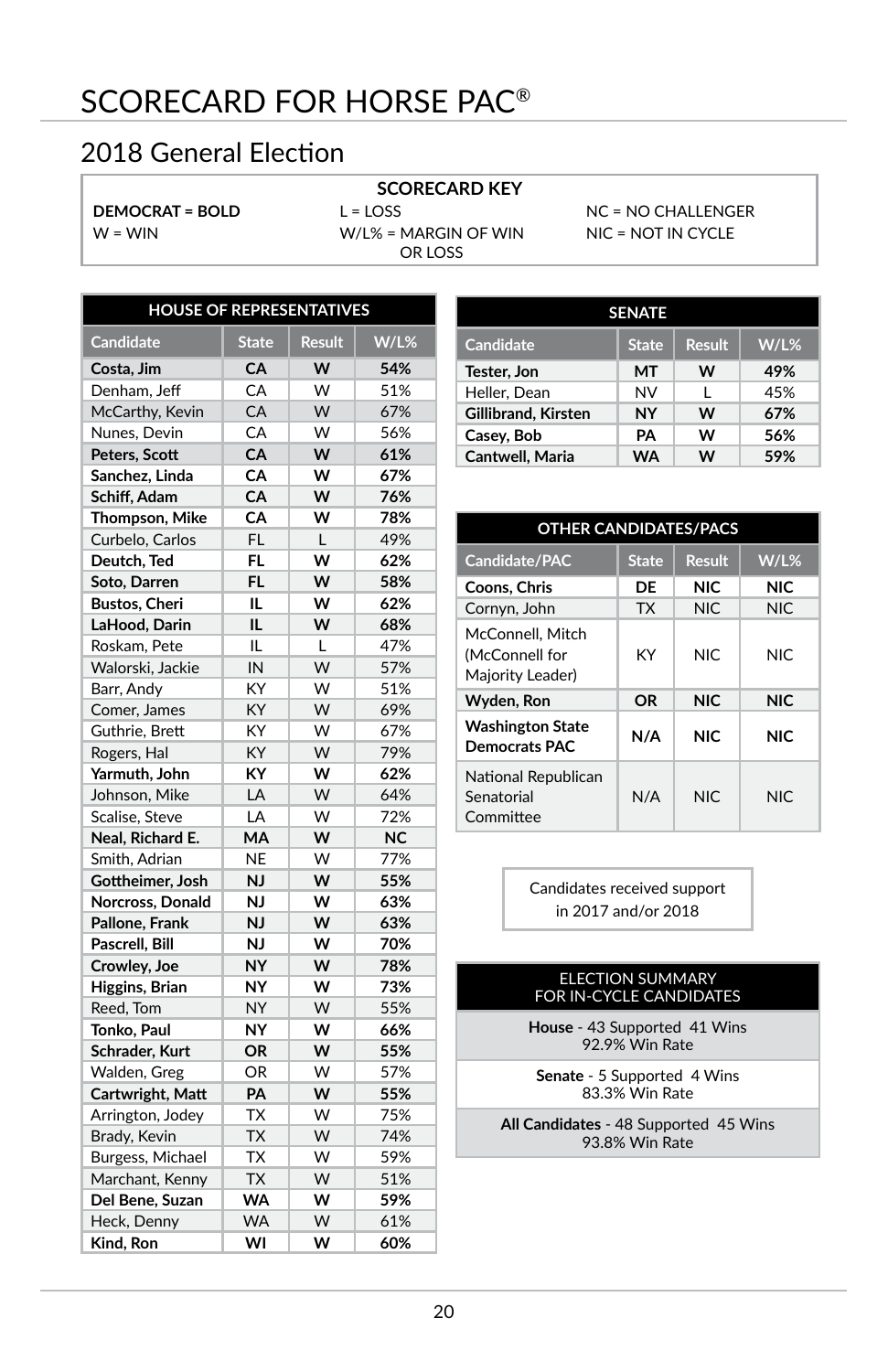## 2018 LEGISLATIVE SUMMARY

As the trade association for the Thoroughbred industry, NTRA focuses its lobbying on legislation having a direct and material effect on its members and their business activities as they relate to horse racing, breeding and pari-mutuel wagering. With the American Horse Council, the NTRA also supports Congressional education programs on issues such as agricultural matters and immigration, which affect the horse industry as a whole. Below is a summary of the major legislative issues for horse racing in the first half of the 2019/2020 Congress.

#### **Three-year Depreciation of Racehorses – Matching Deductions with Income**

In the 2008 Farm Bill, NTRA secured a provision that allowed for the uniform and accelerated depreciation of Thoroughbreds. The provision subsequently carried forward in the 2015 Protecting Americans from Tax Hikes (PATH) Act, which extended three-year tax depreciation for all racehorses through 2016. That provision, along with dozens of others, was extended to 2017 on February 9, 2018, when President Trump signed into law the Bipartisan Budget Act, a bill that among other measures extended uniform three-year racehorse depreciation retroactively for 2017.

Unfortunately, Congress did not renew three-year depreciation for 2018 as part of the Tax Cuts and Jobs Act (TCJA) passed in December 2017, which means a sevenyear schedule now applies to yearlings in some cases. The TCJA did include 100% bonus depreciation and a \$1 million Section 179 expense allowance for qualified depreciable property, two important investment incentives that lessened the need for three-year depreciation in many cases. However, three-year depreciation continues to be a beneficial option for many racehorse owners.

This is because many horse owners are not eligible for Section 179 expensing due to the net income requirement and choose to elect out of the 100% bonus depreciation. One of the main reasons to elect out of the bonus depreciation is to better match the deductions with corresponding income. A 3-year life (depreciated over a 4-year period) is more realistic for a horse's racing career versus the 7-year life (8 years). Many horse racing partnerships elect out of bonus depreciation in order to spread the depreciation over a period of years.

As we have done several times over the past few years, the NTRA, the AHC and many others representing diverse business, energy, transportation, real estate and agriculture sectors, have been seeking a legislative vehicle to address tax extenders. We are asking that at a minimum, the House and Senate retroactively extend three-year depreciation from the beginning of 2018 through 2019 in order to minimize potentially severe disruptions to the recently opened tax-filing season. We are arguing that immediate action is warranted because uncertainty with regard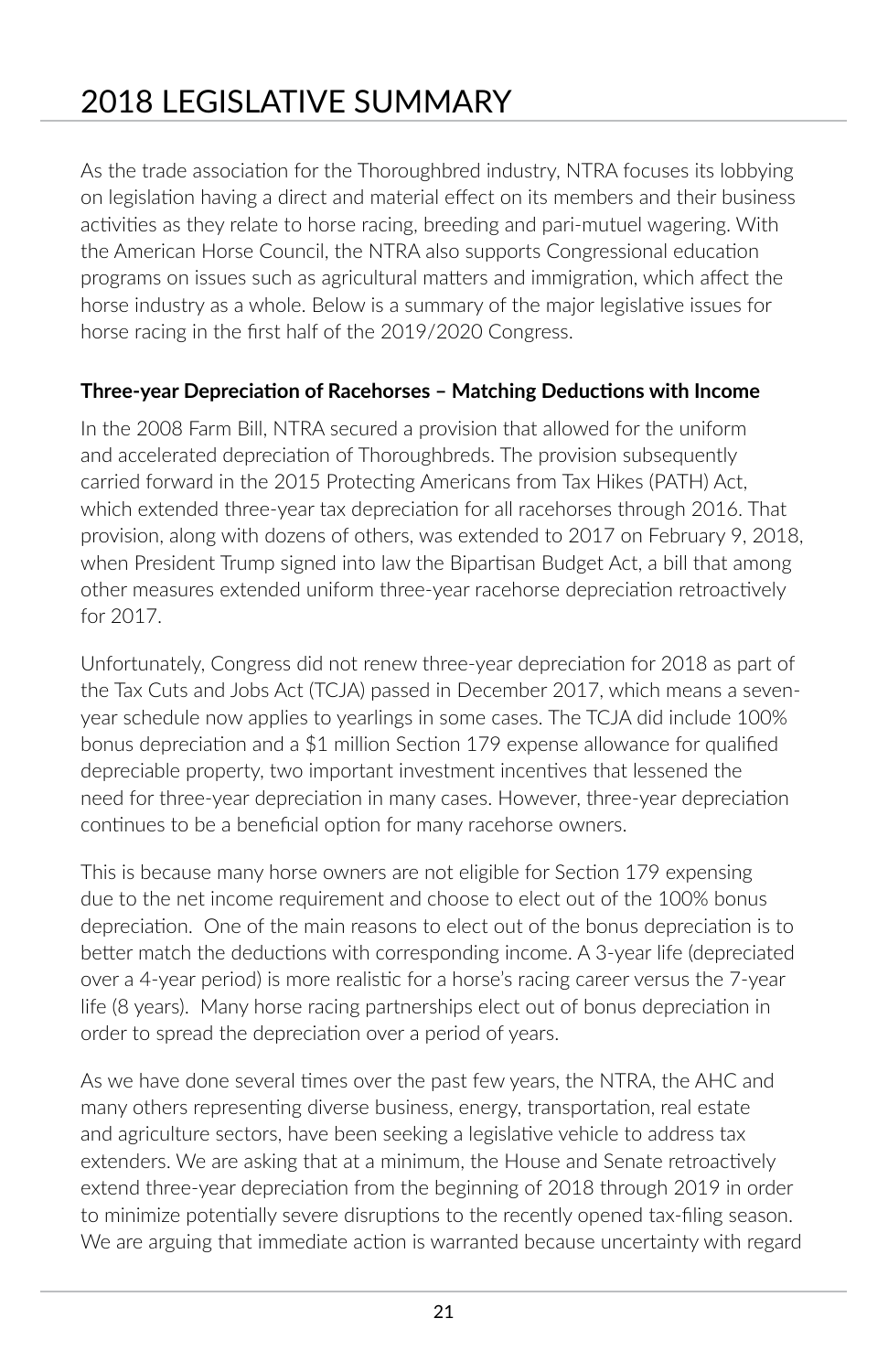## 2018 LEGISLATIVE SUMMARY

to eventual congressional action on tax extenders is undermining the effectiveness of these incentives and stands as a needless barrier to additional job creation and economic growth in the private sector.

On February 28 of 2019, Senate Finance Committee Chairman Chuck Grassley of Iowa and Ranking Member Ron Wyden of Oregon introduced bipartisan legislation to retroactively extend tax provisions that expired at the end of 2017 including three-year depreciation of racehorses, through the balance of this year as part of a larger package to provide disaster tax relief benefits to individuals and businesses affected by major disasters occurring in 2018.

Three-year depreciation is important for horseracing. We will continue to fight to get the extenders enacted as we work toward a longer-term resolution.

#### **Epilogue on the New Treasury Regulations**

On September 28, 2017, horseplayers were finally freed of outdated IRS regulations written when the only exotic wager consisted of a single Daily Double.

On that historic day, IRS regulations that redefined "the amount of a wager" took effect and brought a new era to the racing industry and its customers, whose annual wagering tops \$10 billion.

The change capped a 10-year odyssey, led by the NTRA legislative team, to modernize the tax code and clarify that "the amount of the wager" includes the entire amount wagered into a specific pari-mutuel pool by an individual—not just the winning base unit. This simple change produced an immediate 95 percent reduction in the number of so-called "signer" tickets, those subject to IRS reporting or withholding.

These new Treasury regulations more accurately reflect today's pari-mutuel wagering environment and will positively impact a significant percentage of winning wagers, particularly those involving multi-horse or multi-race exotic wagers. Fewer "signer" tickets will improve players' liquidity and increase pari-mutuel churn, benefiting owners, breeders, racing operators, trainers, jockeys and government.

Reflecting on a 3.3% percent increase in 2018 wagering over the prior year, NTRA President and CEO Alex Waldrop observed, "Boosted by a growing economy, a second Triple Crown winner, continued growth of racing's big days and a full year operating under the new tax withholding and reporting regulations, 2018 proved to be a strong year for Thoroughbred racing."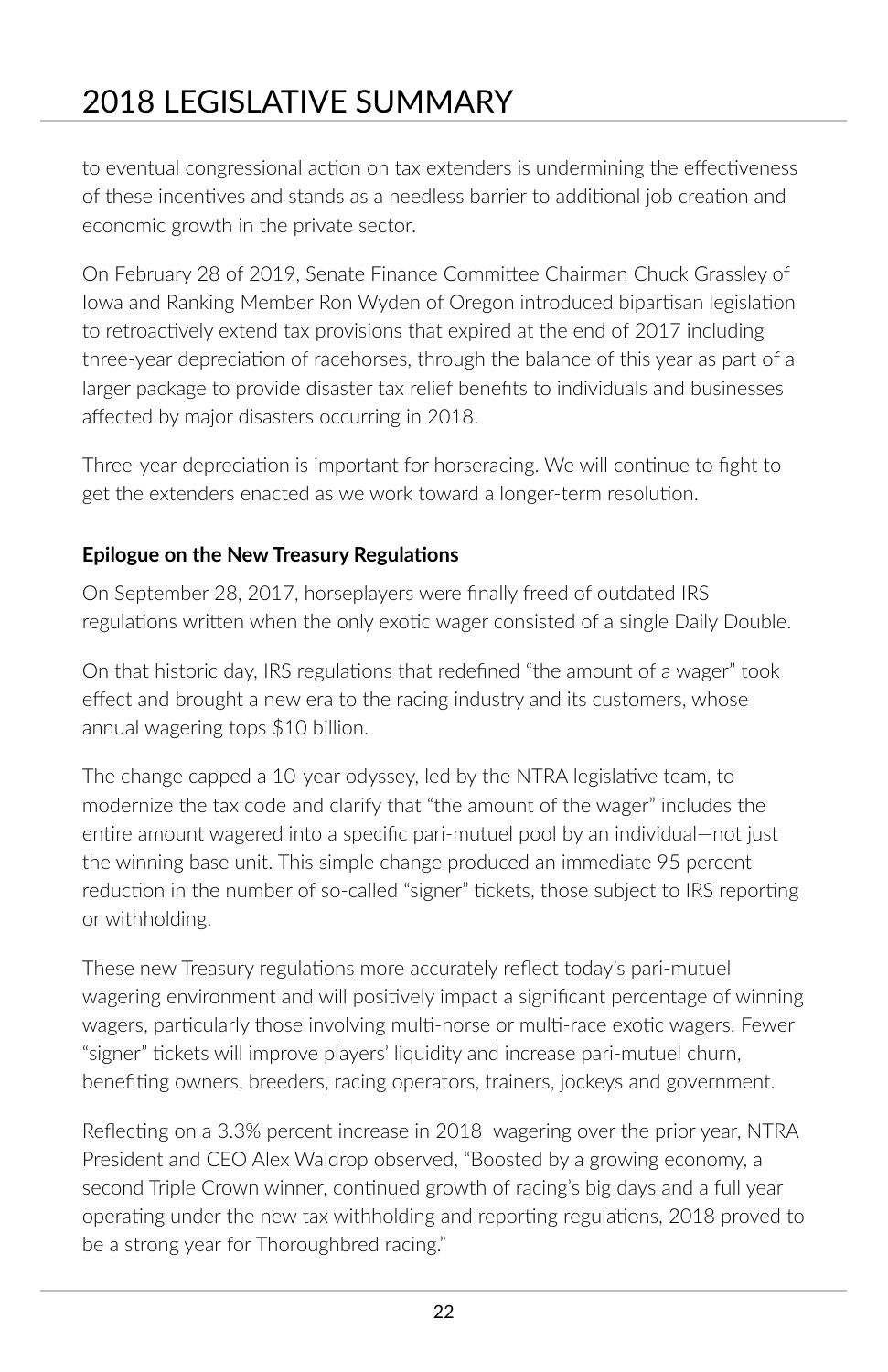#### **Sports Betting—the Next Frontier**

In May of 2018, the U.S. Supreme Court overturned the Professional and Amateur Sports Protection Act (PASPA) in the landmark Murphy v. National Collegiate Athletic Association (NCAA) decision. Previously, PASPA banned all but 4 states from legalizing sports gambling. Several states have acted quickly to implement sports gambling at the state level. At the federal level, during the final days of 2018, Sens. Orrin Hatch (R-UT) and Chuck Schumer (D-NY), introduced the "Sports Wagering Market Integrity Act of 2018," a bill designed to grant significant federal control over sports betting nationwide. The proposal's central feature is a provision giving the U.S. Department of Justice authority to approve or deny a state sports betting program. Sen. Schumer (D-NY) is expected to introduce a similar bill in early 2019.

The NTRA continues to assess the potential threats and opportunities that such legislation will present and is engaged in conversations with its Congressional allies and other stakeholders, notably the American Gaming Association (AGA), which supported a full repeal of PASPA. We expect a lot of activity on Capitol Hill regarding this matter in 2019. The NTRA plans to be at the table as it has been on all previous Internet and sports betting issues for the past 15 years.

### **Credit Cards—ADW's Lifeline Endangered**

After the industry secured an amendment to the Interstate Horseracing Act (IHA) in 2000 to enable online wagering, advance deposit wagering (ADW) has grown to roughly \$4 billion, accounting for almost 40% percent of U.S. pari-mutuel handle.

During the latter half of 2017 and early 2018, our Congressional allies met with representatives from four major credit card issuing banks who have disallowed ADW transactions on their cards, stressing the importance of the ADW sector and the economic significance of the equine industry.

On February 6, 2018, the NTRA announced that JPMorgan Chase & Co., the largest bank in the United States and the largest credit card issuer in the U.S. with more than 80 million active credit cardholder accounts, has begun approving credit card deposit transactions with U.S. licensed and regulated advance deposit wagering companies.

The decision by Chase to accept its cardholders' account funding transactions with ADWs approved to use the industry's 7802 merchant category code is believed to have had a significant and positive impact on overall U.S. pari-mutuel handle, particularly advance deposit wagering, which already is the fastest growing segment of the U.S. pari-mutuel wagering market. Working with our allies on Capitol Hill, the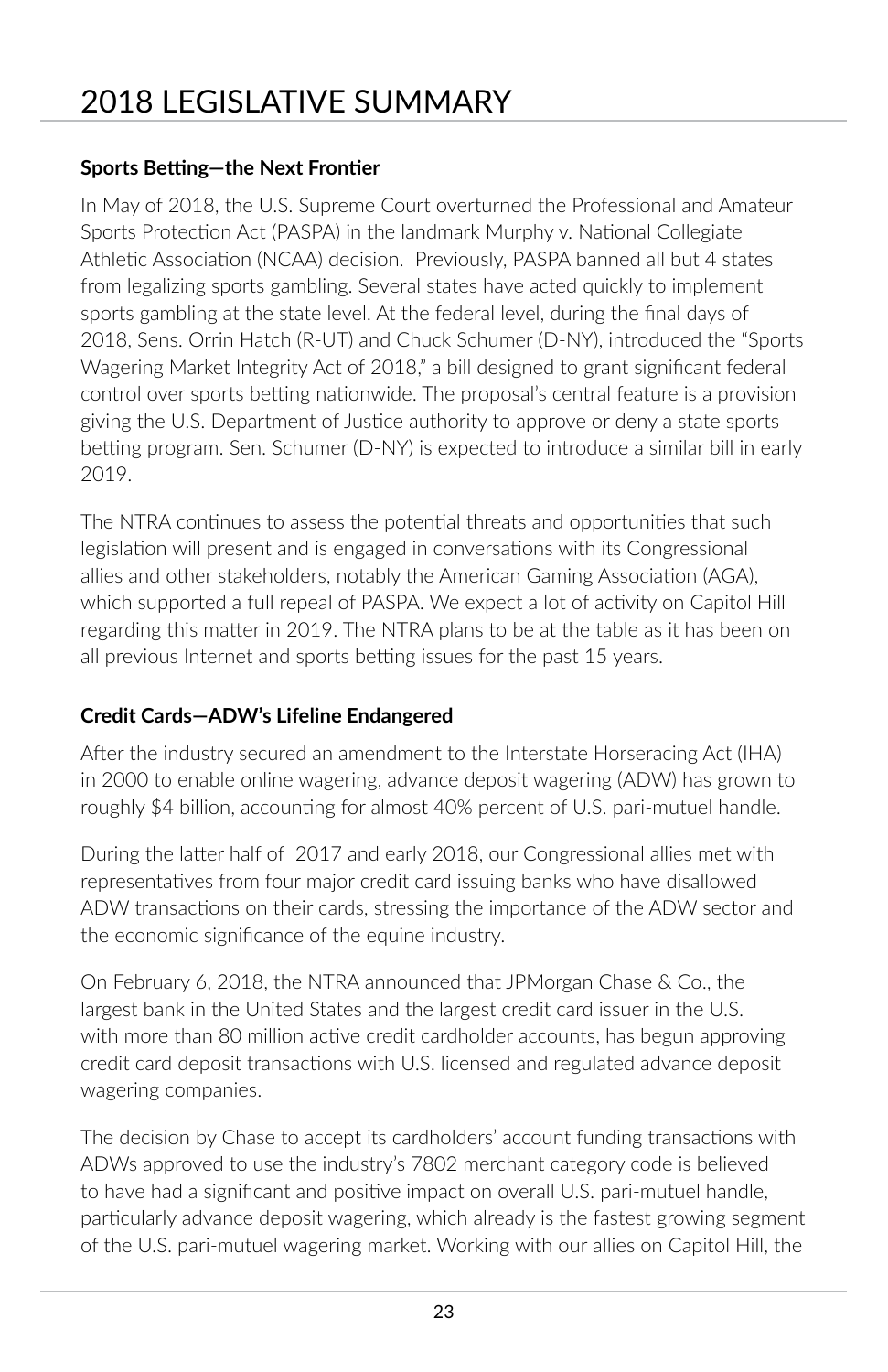## 2018 LEGISLATIVE SUMMARY

NTRA plans to use Chase's leadership on this issue to convince other leading credit card issuing banks to accept these types of transactions.

In 2019, NTRA will also seek a legislative solution in the form of language to clarify that the Wire Act of 1961 (aimed at racketeering) does not apply to transactions made permissible by the IHA. Such an opportunity may present itself in any bills related to sports betting (see above).

#### **Horseracing Integrity Act—Reintroduced in the House**

A number of bills on racehorse medication have been introduced in the last several Congresses, though none has passed. In the last Congress, Rep. Andy Barr (R-KY) and co-sponsor Rep. Paul Tonko (D-NY) introduced medication-related legislation known and the Horseracing Integrity Act (HIA). Reps. Tonko and Barr reintroduced the HIA in early March on 2019. The bill is largely the same as the previously introduced bill. The bill, designated as H.R. 1754 in this Congress, would create a private, independent horse racing anti-doping authority, the Horseracing Anti-Doping and Medication Control Authority (HADA), responsible for developing and administering a nationwide anti-doping and medication control program for horseracing. HADA would be governed by a board composed of six individuals who have demonstrated expertise in a variety of horseracing areas, six individuals from the United States Anti-Doping Agency, and USADA's chief executive officer. The bill was referred to the House Energy and Commerce Committee. Rep. Jan Schakowsky (D-IL) is an original cosponsor of the bill. She is the Chairwoman of the House Energy and Commerce Subcommittee on Consumer Protection and Commerce. As such, we expect her to hold a hearing on the bill sometime this year, although no hearing has been announced at this time.

#### **Immigration—H-2B Visas Caps are Too Low**

When domestic workers are unavailable, trainers and other industry participants use the H-2B temporary foreign worker visa program to hire grooms and other stable help. However, the H-2B visa program has an annual cap of only 66,000 visas nationally, which is woefully inadequate for the many industries like horse racing that need foreign workers to fill jobs that are not taken by U.S. citizens. There were temporary increases of 15,000 H-2B visas for qualified workers in both 2017 and 2018, but both have now lapsed. A similar returning worker exemption program ended in 2016.

The Fiscal Year (FY) 2019 Department of Homeland Security (DHS) funding bill authorized limited H-2B visa cap relief. The legislation gives DHS the authority, "in consultation with the Department of Labor" (DOL), to increase the H-2B visa cap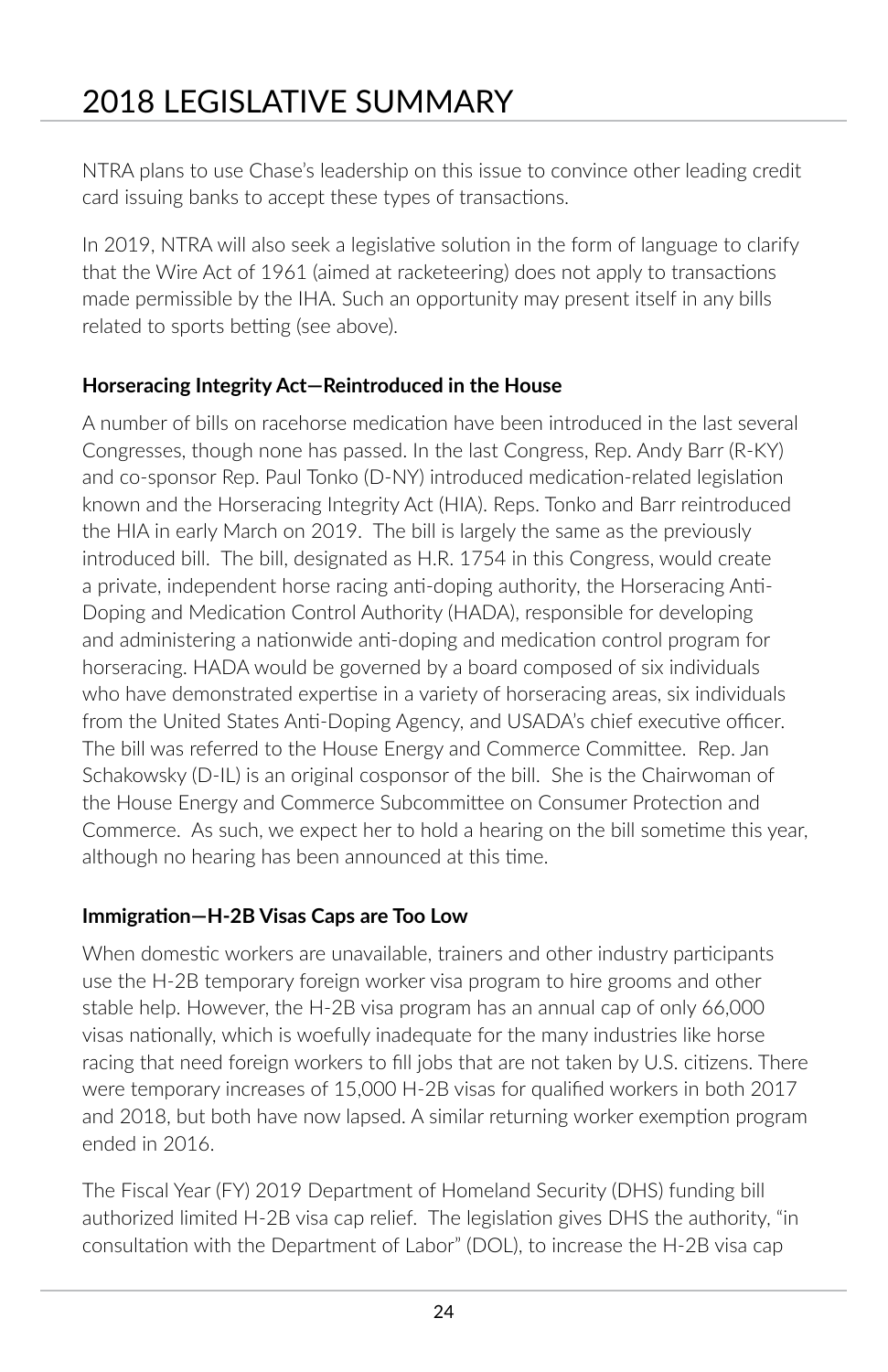## 2018 LEGISLATIVE SUMMARY

for FY2019 to 135,320 (66,000 + 69,320 (the number of H-2B returning worker visas or H-2Rs issued in FY 2007)).

This is the same language that was in effect for fiscal 2017 and 2018. This amounts to a potential increase of about 69,000 more visas over the 66,000 annual, statutory cap. In both FY2017 and 2018, this provision resulted in the issuance of only 15,000 extra visas, thus providing little flexibility for businesses strapped for temporary workers.

Through its involvement in the H-2B Workforce Coalition, a national consortium of businesses and industries that rely on immigrant labor, the NTRA and its allies focused efforts on the Administration and urged both DHS and DOL to release the full number of 69,000 authorized visas as soon as possible. On March 29, DHS Secretary Nielsen announced the allocation of an additional 30,000 H-2B visas for the remainder of fiscal year 2019 but limited those visas to applicants who held H-2B status in at least one of the past three fiscal years (2016, 2017 and 2018). While this number is not sufficient to meet demand, and the returning worker restriction is not ideal, this allocation is somewhat better than the number released in the last two fiscal years.

Going forward, the NTRA continues to advocate for racing's interests in maintaining access to qualified foreign labor when domestic workers are unavailable. In addition, Horse PAC® in 2018 provided support for the Congressional Hispanic Caucus—an influential voice on immigration matters—contributing to the Caucus itself and several of its individual members.

#### **Special thanks to Founding Supporters who have given to Horse PAC® every year since its inception:**

John C. Harris

And to Samantha Siegel, who continues the legacy of her late father, Founding Supporter Mace Siegel.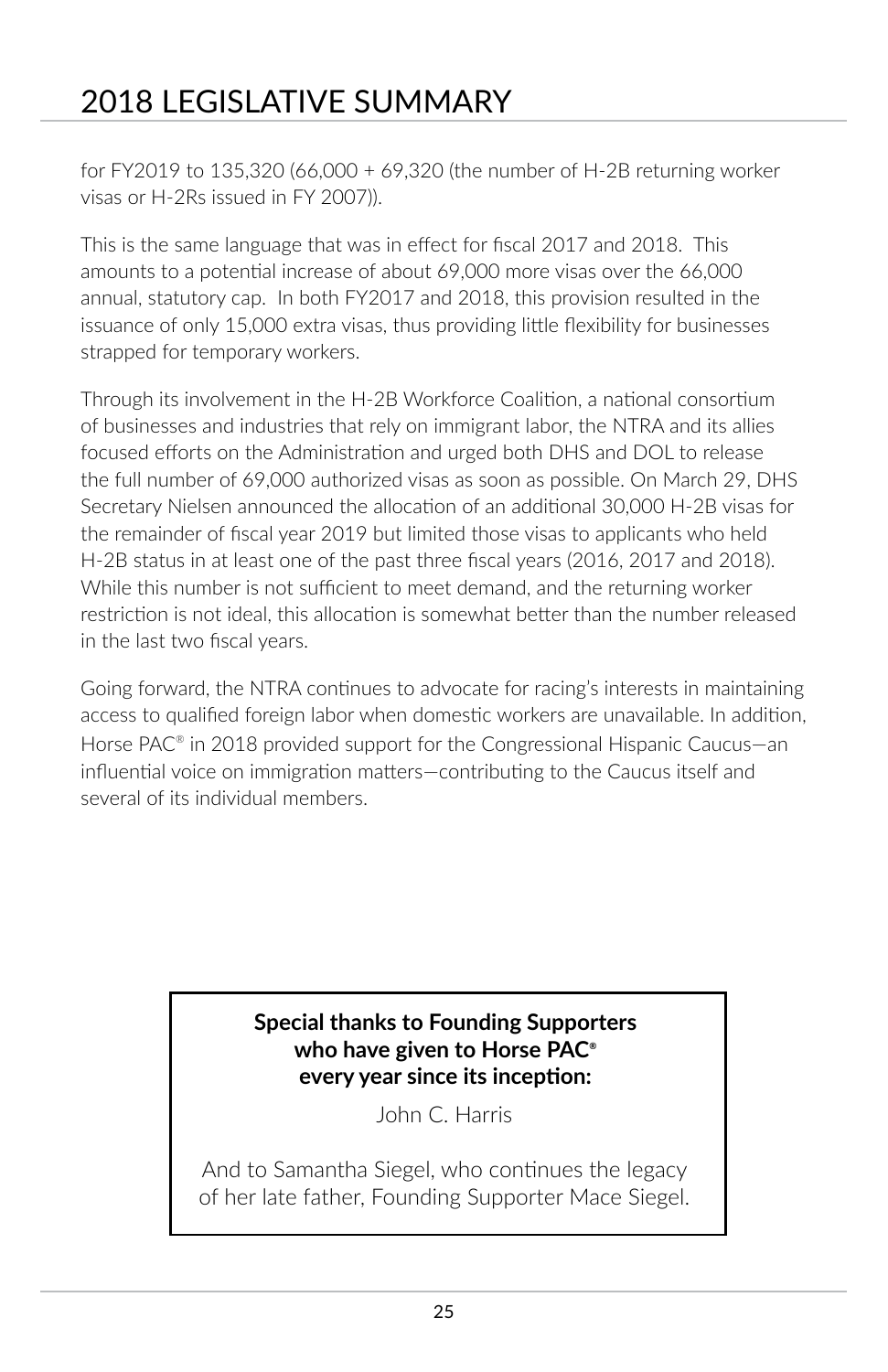Horse PAC® , the Federal Political Action Committee (PAC) of the National Thoroughbred Racing Association, was activated to support Federal elected officials who are interested in issues that affect pari-mutuel horse racing. Contributions to Horse PAC<sup>®</sup> are accepted from NTRA members only. Contributions from outside this restricted class will be returned to the contributor. As an NTRA member, you can choose to participate in the PAC or decline. The NTRA will not favor or disfavor members according to donations. Suggested contribution amounts are merely a suggestion. Members should feel free to contribute more – up to the legal maximum of \$5,000 per year – or less than the suggested contribution, or not at all. Federal law requires us to use our best efforts to collect and report the name, mailing address, and occupation and the name of the employer of individuals whose contributions exceed \$200 in a calendar year. Contributions to Horse PAC® will be used to support or oppose candidates for public office. Contributions to Horse PAC® are not tax-deductible.